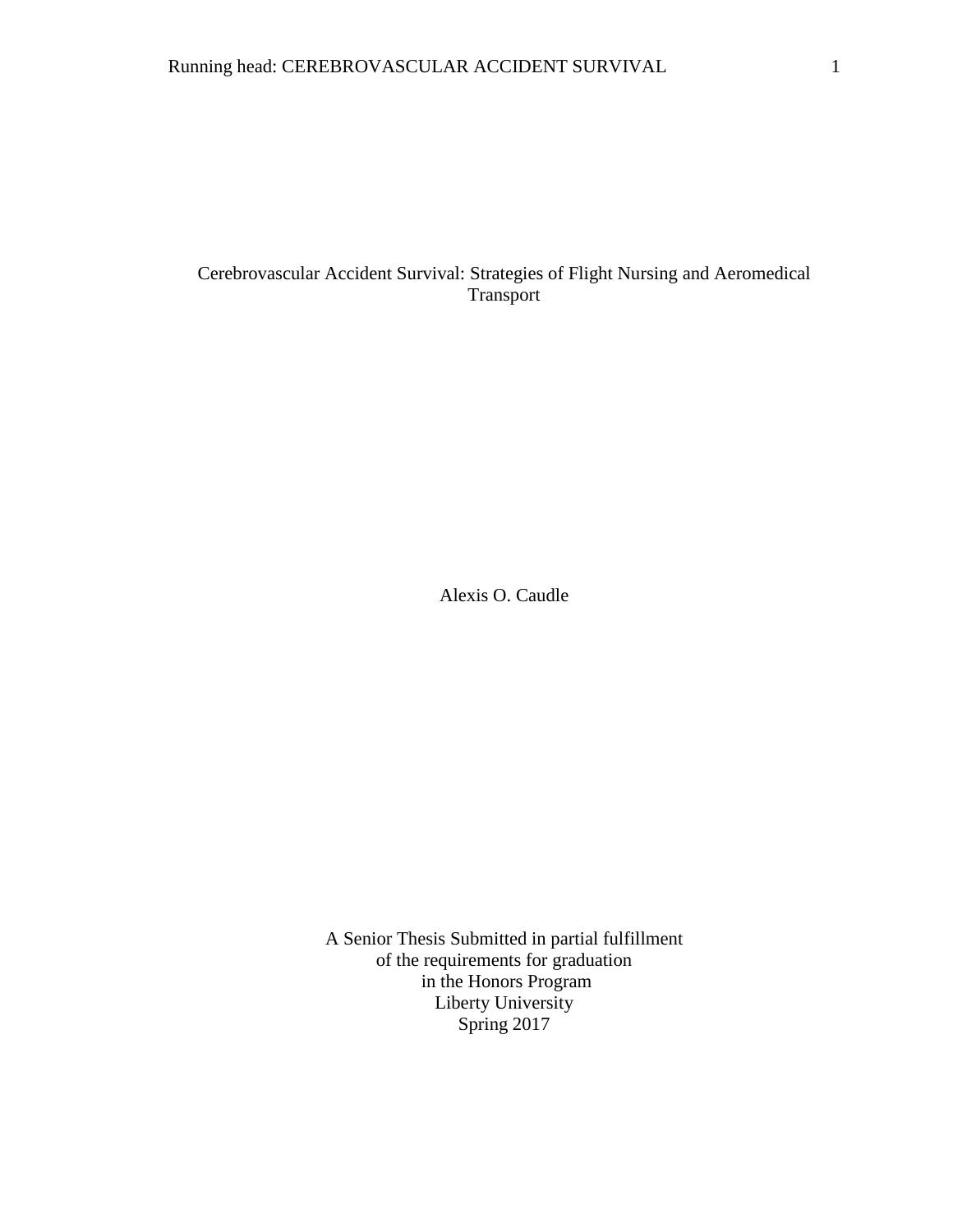Acceptance of Senior Honors Thesis

This Senior Honors Thesis is accepted in partial fulfillment of the requirements of graduation from the Honors Program of Liberty University.

> Kimberly Brown, DNP, RN, NEA-BC Thesis Chair

\_\_\_\_\_\_\_\_\_\_\_\_\_\_\_\_\_\_\_\_\_\_\_\_\_\_

Lucinda Drohn, MSN, RN Committee Member

\_\_\_\_\_\_\_\_\_\_\_\_\_\_\_\_\_\_\_\_\_\_\_\_\_\_

Mitchell Morrison, Ph.D., ATP-H Committee Member

\_\_\_\_\_\_\_\_\_\_\_\_\_\_\_\_\_\_\_\_\_\_\_\_\_\_

Cynthia Goodrich, EdD, MSN, RN, CNE Honors Assistant Director

\_\_\_\_\_\_\_\_\_\_\_\_\_\_\_\_\_\_\_\_\_\_\_\_\_\_

\_\_\_\_\_\_\_\_\_\_\_\_\_\_\_\_\_\_\_\_\_\_\_\_\_\_ Date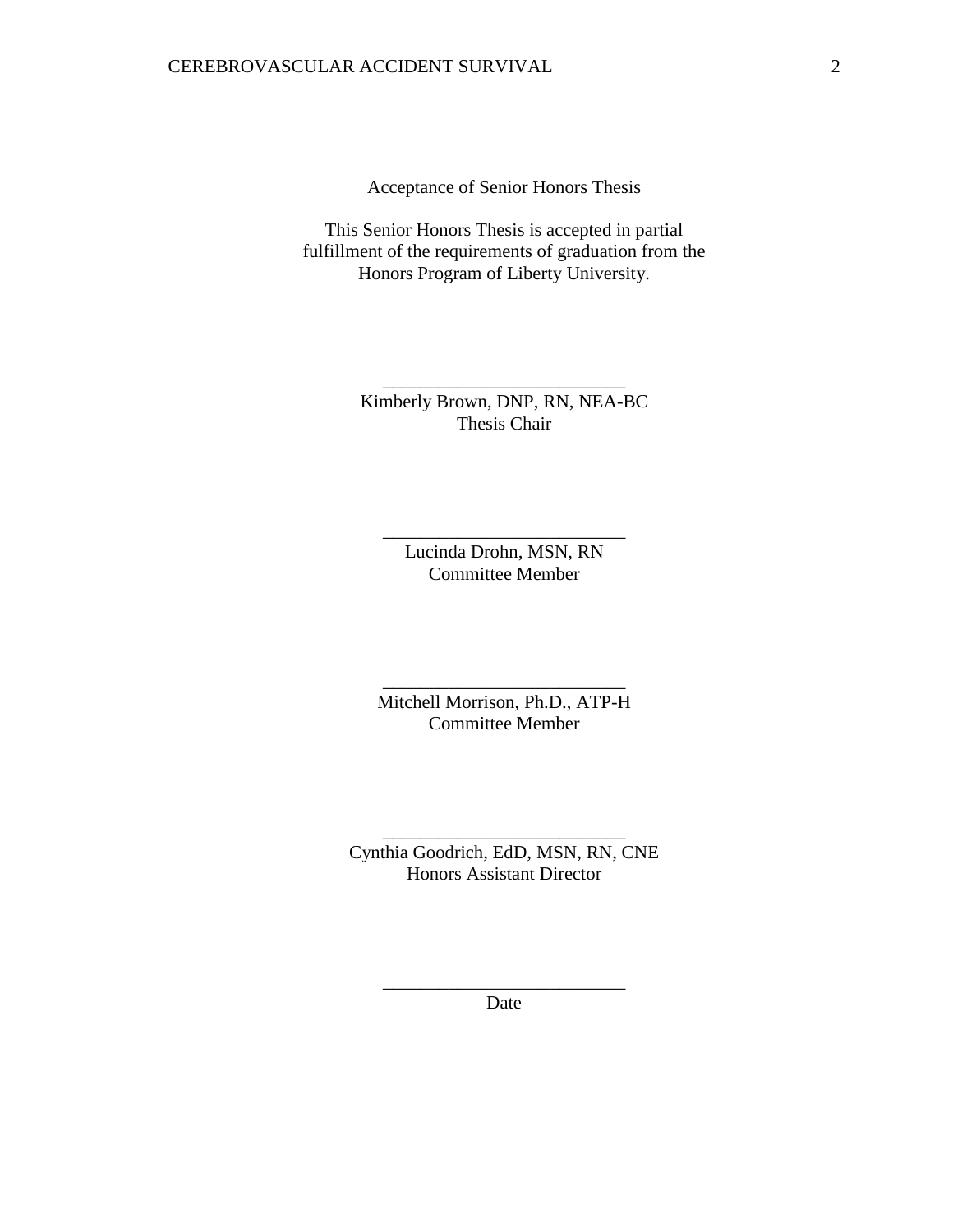#### Abstract

Cerebrovascular accidents (CVA), known as strokes, are a leading cause of death worldwide. The delivery and timing of treatment for CVAs is a critical factor in restoring health to the patient. One of the variables in recovery is the method of transport used in bringing the patient to a health care facility. Aeromedical transport remains a valuable resource to achieve full recovery in stroke patients. An ongoing debate of risk versus benefit of helicopter emergency services will be included as well as examination of variables including location, time, physiology of the flight, and the patient's condition to be scrutinized. In conclusion, aeromedical service will be evaluated to determine the efficacy in transport of CVA patients and survivability outcomes.

*Keywords*: stroke, golden hour, helicopter transport, aeromedical transport, cerebrovascular accident, critical care, emergency medicine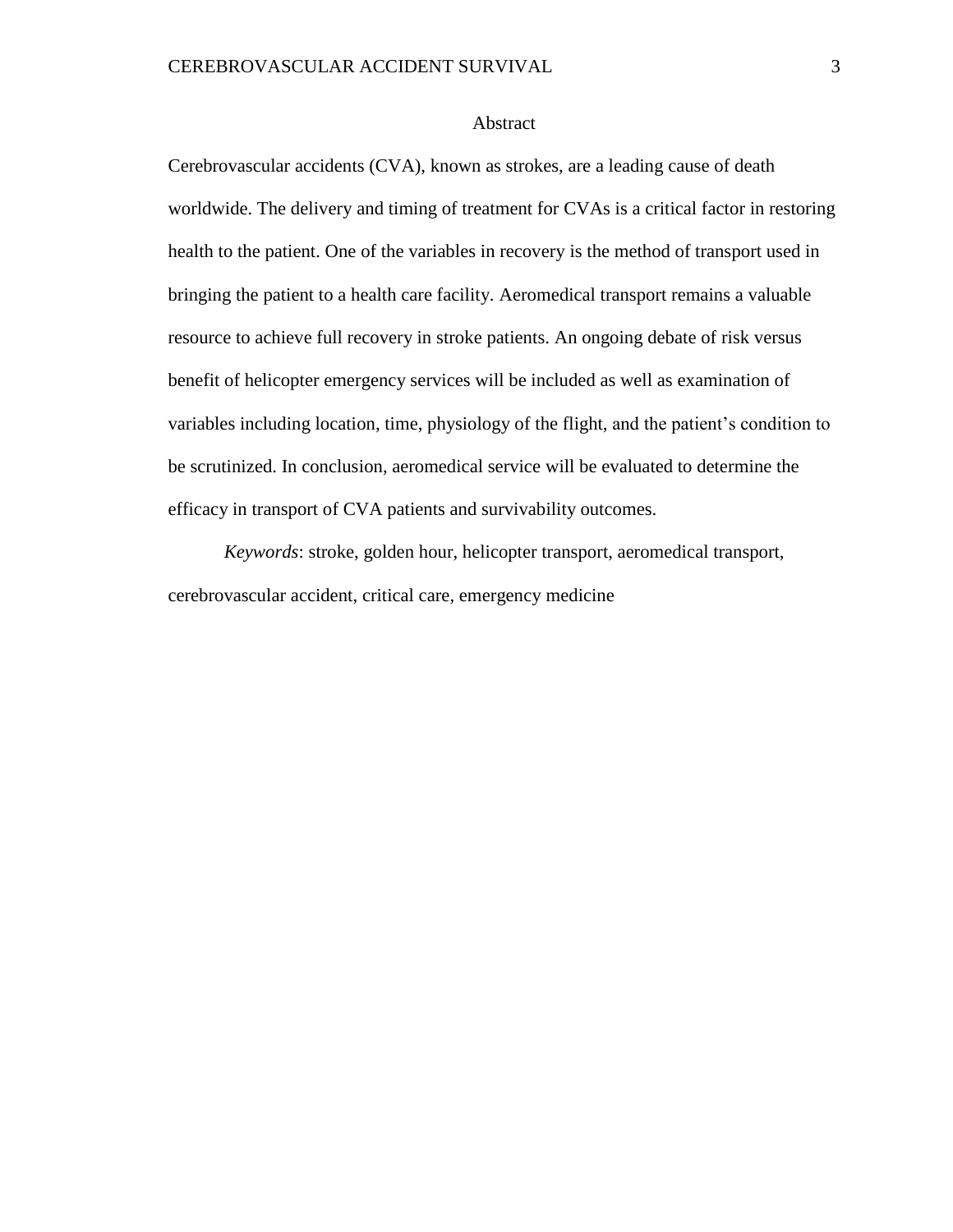# Cerebrovascular Accident Survival through Strategies of Flight Nursing and Aeromedical **Transport**

The debate in the world of emergency medical care between mechanisms of patient transport and effectiveness of outcomes continue without a definitive decision ever reached. Investigating the benefits and deficits of aeromedical transport is vital especially when focusing on the large disparity of stroke care. With faster response times and increased survival rates, helicopter emergency medical programs seem to be more efficient and patient-friendly, but the following analysis will display the benefits and risks associated with life-saving aeromedical transport.

### **Pathophysiology of a Cerebrovascular Accident**

Understanding the vasculature of the complex cerebral system is crucial to understanding the quick response of emergency medical staff in the area of ischemic and hemorrhagic strokes. The cerebral vasculature of the brain leaves multiple opportunities for a hemorrhage or infarct with numerous effects left to the patient in areas of verbal, memory, motor, or auditory function. Beginning with the anterior circulation, two internal carotid arteries perfuse the frontal and parietal lobes of the brain while dissecting into the anterior choroidal and thalamic, ophthalmic, posterior communicating, and middle cerebral arterial branches (Book, 2009). One of the most common locations for cerebral infarcts, the middle cerebral artery is responsible for perfusing the areas of auditory function, language and understanding, and motor as it brings blood flow to the temporal lobes and the postcentral and superior temporal gyrus (Book, 2009). Vertebral arteries are the primary vasculature of the posterior lobes of the brain (Book, 2009). Contrary to the anterior vasculature entering from the carotids, the posterior vasculature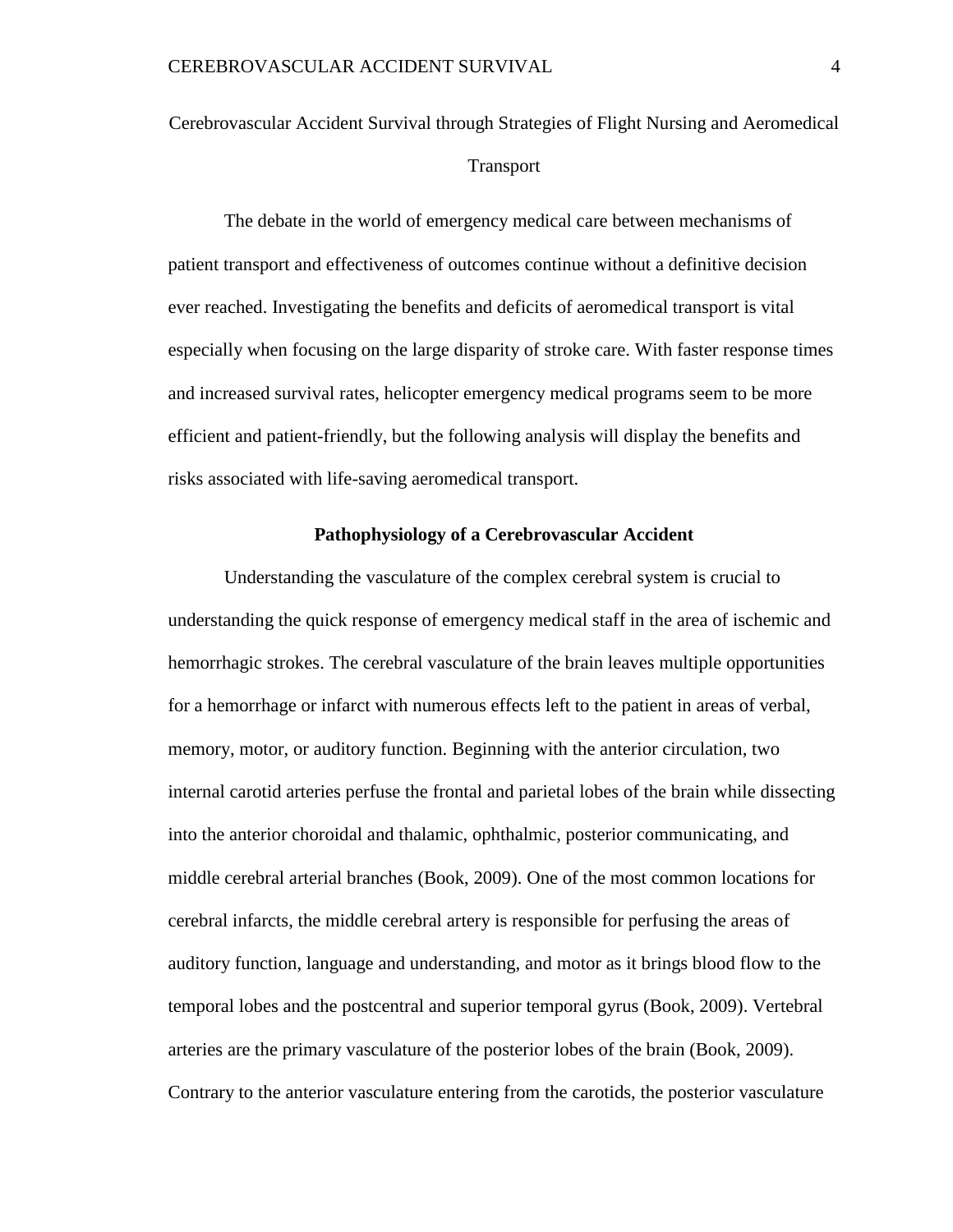enters from the subclavian artery through the foramen magnum in the back of the skull (Book, 2009). The posterior aspects of the brain such as the cerebellum, medulla oblongata, and pons are perfused by the vertebral arteries (Book, 2009). An infarct in this area would manifest in symptoms such as balance and dysregulation of respiratory drive. The circle of Willis is described as "this anastomosis of arteries can provide continued circulation if blood through one of the main vessels is disrupted" (Book, 2009, p.1317). Although the vessels may create anastomoses, the ischemia will progress within the area of the infarct if blood is occluded in another region. In addition to arterial vasculature, strokes may occur in the venous vasculature as well and present with different signs and symptoms were ischemia to occur.

The venous vasculature system of the brain draws blood out through the internal jugular veins as it circulates through the sinuses and dura in response to increasing intracranial pressure and ischemic states (Book, 2009). The deep cerebral system and the superficial system work in tandem to return blood flow to the heart through the internal jugular vein (Book, 2009). Areas such as the subarachnoid space and dura mater are critical points of pressure that if left with increasing intracranial fluid and blood could possibly cause herniation of the brain stem (Book, 2009). By looking at the vasculature system of the brain, understanding is reached in the importance of quick response in order to restore perfusion to the tissue. Without quick thinking of the healthcare team members, deficits of a cerebral vascular accident are difficult to recover from. Additionally, discussion of the pathophysiology of both types of strokes are crucial to gain an understanding of the process of hemorrhagic and ischemic strokes and the necessity of a therapeutic time frame to thrombolysis.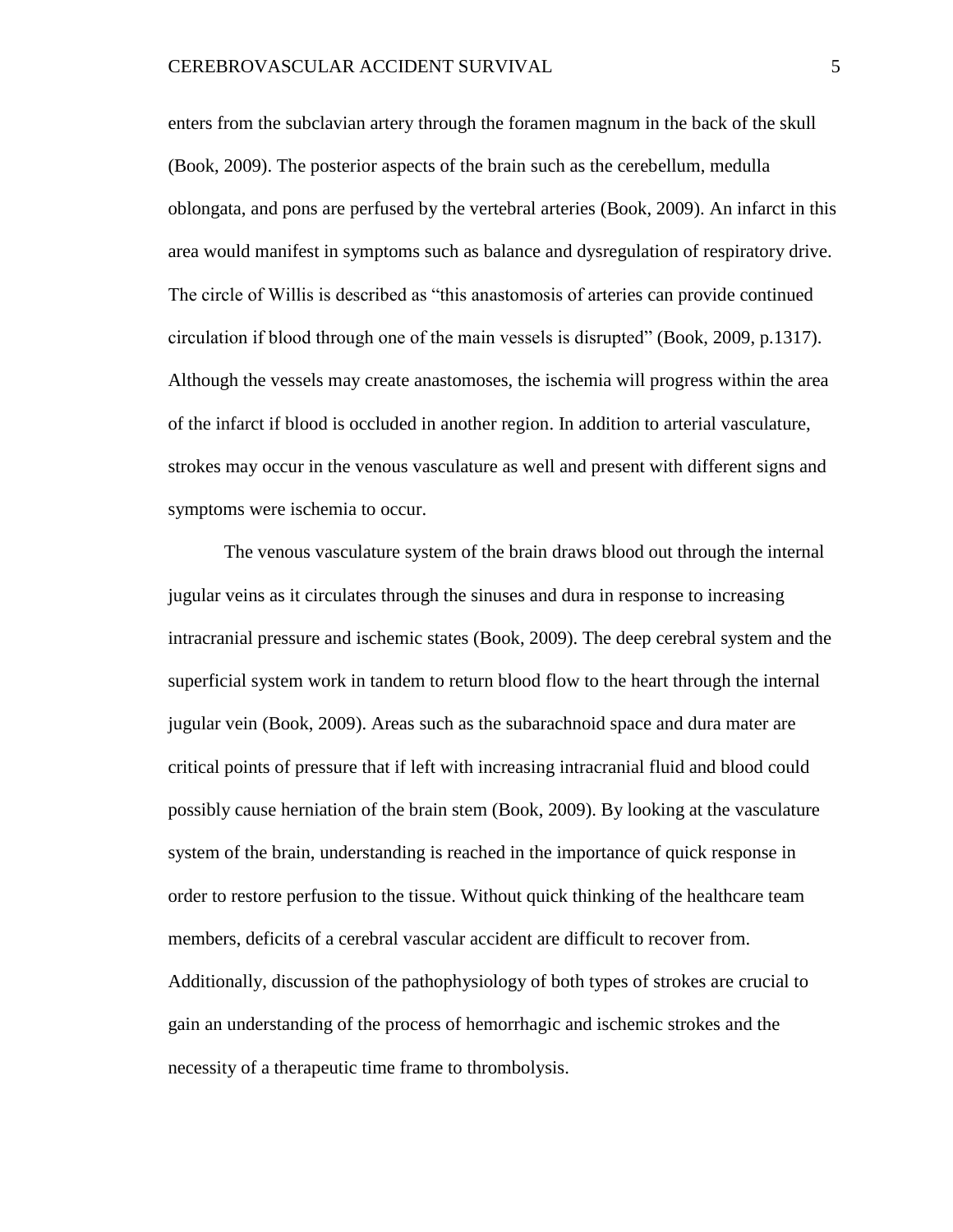#### **Hemorrhagic Stroke**

The pathophysiology of a hemorrhagic stroke leaves more devastating effects and risks than an ischemic stroke for many patients. Per Perna and Temple (2015), "half of all patients with primary ICH (intracerebral hemorrhage) die within the first month after the acute event" (para. 3). Intracerebral and subarachnoid hemorrhages are the most commonly occurring types of hemorrhagic strokes due to hypertension or vasospasm following a ruptured aneurysm (Book, 2009).

**Effect of Hypertension.** Hypertension is a shearing force to the vessels not only within the cardiac vasculature but within the cerebral vasculature as well. A comorbidity such as atherosclerosis is a common precipitating factor for hypertension as plaque begins to line the interior of the vessel disrupting blood flow and perfusion of the intended tissue or organ. Blood pressure is regulated by the autonomic nervous system using baroreceptors and chemoreceptors to gauge the levels of pressure, sympathetic response, and oxygen demand needed in the body (Porth, 2009). Baroreceptors sense pressure and resistance of the vessels in addition to sending messages to the brain stem in order to dilate or constrict the smooth vascular muscle (Porth, 2009). If perfusion of tissue or organs is not met, the chemoreceptors react due to the current levels of carbon dioxide, oxygen, or hydrogen ion within the vessels (Porth, 2009). When the patient is in an acidic state of high carbon dioxide levels and low oxygen, the chemoreceptors produce vasodilation within the vessels to increase cardiac output and oxygen perfusion to prevent ischemia (Porth, 2009). In addition, the renin-angiotensin-aldosterone system (RAAS) responds to low blood pressure or the presence of increased sodium within the body affecting the fluid retention functions. The product of RAAS is angiotensin II which acts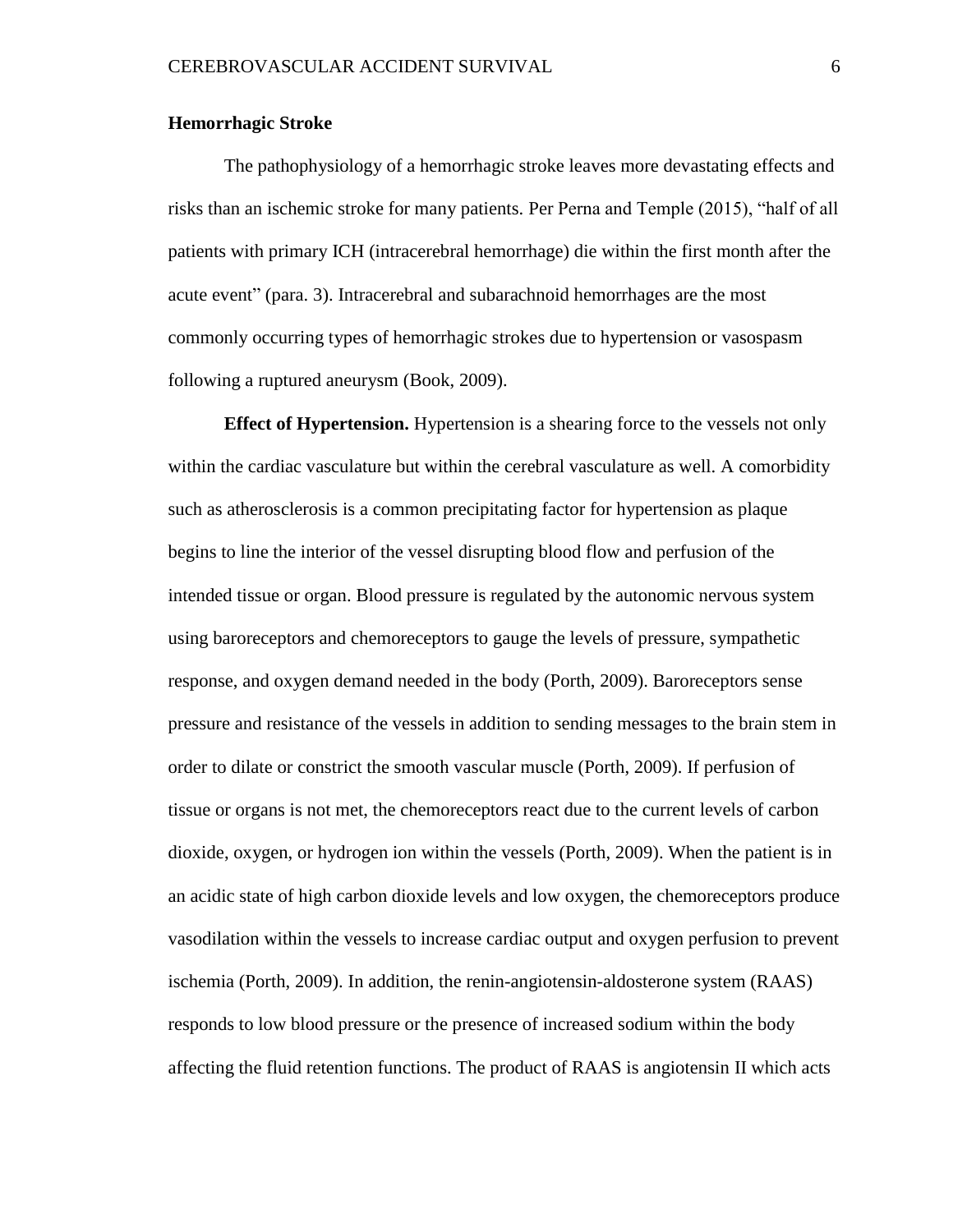as a vasoconstrictor for decreased blood pressure values and works to activate reabsorption of sodium in the kidneys (Porth, 2009). Atherosclerosis also increases blood pressure as continued resistance within the vessel is added as the lumen of the vessel becomes narrowed from plaque. Hypertension's direct effect on hemorrhagic strokes is seen as pressure exerted from prolonged, uncontrolled blood pressure continues to shear the vessels until the vessel cannot withstand the force. In the process of vessel lysing, blood is exerted into the area in which the vessel has ruptured and hemorrhage occurs. According to Zomorodi (2014), one of the most modifiable risk factors is treatment of hypertension and can lower the risk of stroke by 50%. Hypertension also is a root cause of ischemic strokes in which increased plaque and narrowed lumens of the vasculature cause decreased perfusion to the brain tissue and thus deplete the tissue of needed oxygen.

**Risk Associated with Hemorrhagic Stroke.** Vasospasm and hydrocephalus are two of the most common risks patients may face during and following a stroke. Using the Monro-Kellie Hypothesis, any change in the levels of cerebrospinal fluid, blood, or edema of the brain tissue within the cranium will disturb the perfect balance and equilibrium within the cranial cavity (Book, 2009). Following hemorrhage, increased levels of blood can cause rising intracranial pressure (ICP) within the skull cavity. As Book (2009) describes, small increases in cerebrospinal fluid or blood is first compensated by reabsorption. Compensation does not last for long as the increasing intracranial pressure soon manifests in decreasing cerebral pulse pressure (CPP) and therefore ischemia as there is no room left for the vessels to perfuse the brain tissue (Book, 2009). Herniation of brain tissue is the last indication of increasing ICP as the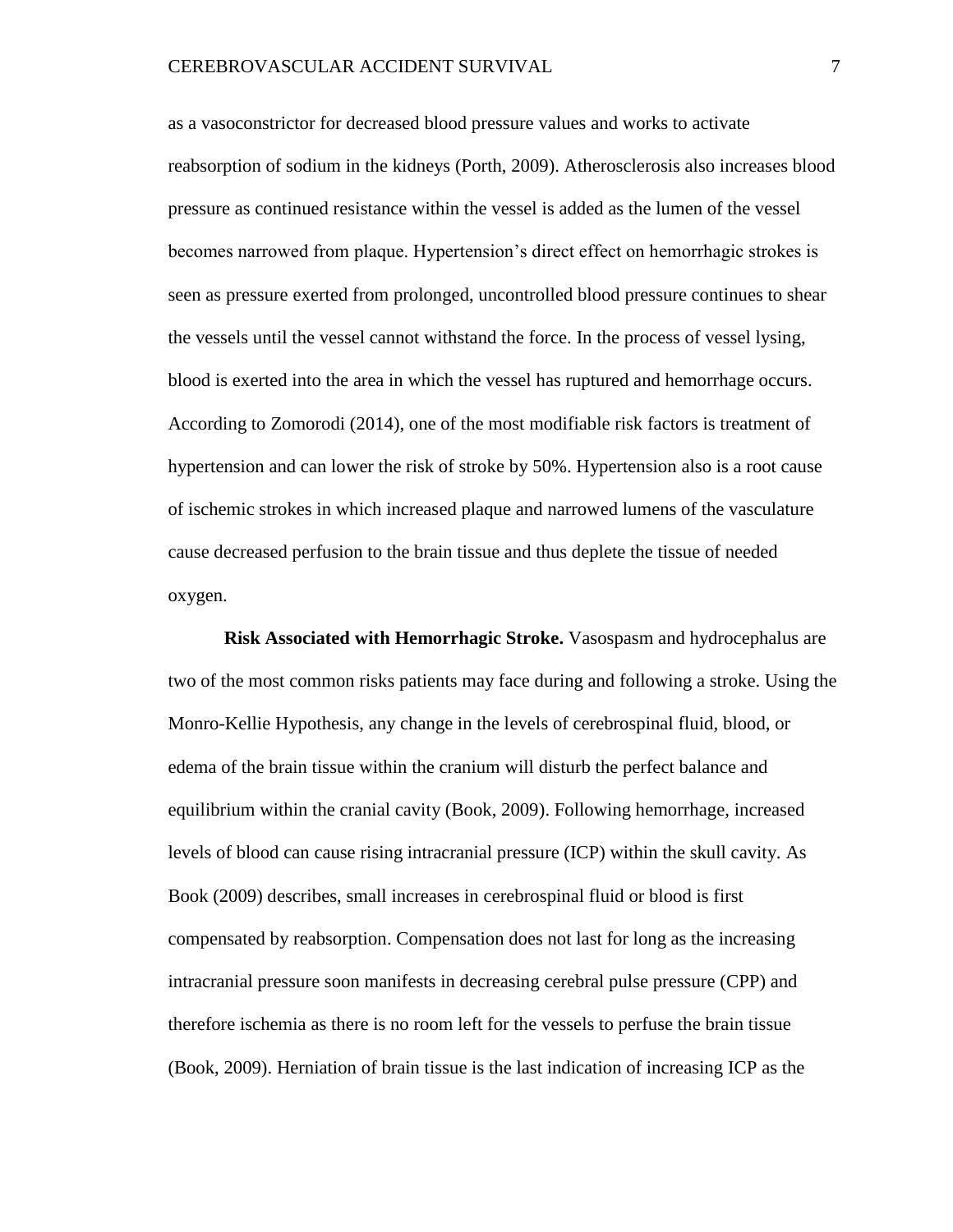brain stem is pressed into the foramen magnum and death quickly follows (Book, 2009). The herniation of the brain stem results in beginning bradycardia, hypertension, and widened pulse pressure, but as the pressure increases on the brain stem soon there is an altered level of consciousness, pupil dilation, and respiratory arrest (Book, 2009). With hemorrhagic strokes, quick correction and surgery is needed to decompress the pressure from the brain with quick transport from the scene of the trauma to the nearest emergency department. Likewise, quick transport is needed for ischemic strokes as will be discussed below.

#### **Ischemic Stroke**

Ischemia is the absence of oxygen within a brain tissue that leads to an infarct, which is death of a tissue. Two forms of ischemic strokes exist including thrombotic strokes, which are stationary blockages, as well as embolic strokes which are moving clots (Book, 2009). Due to vessel damage or blockage, a group of brain cells experiencing ischemia, known as a penumbra, lose electrical activity and function as the lack of oxygen to this band of cells continues to increase (Book, 2009). As the ischemia increases to this area, toxic metabolites are released and further ischemia spreads to surrounding brain tissue (Book, 2009). Throughout the evolution of the stroke, symptoms such as motor, verbal, or vision deficits begin to show as certain areas of the brain are deprived of oxygen. A thrombotic stroke is caused by atherosclerotic plaque blockage in the lining of the vessel's lumen and decreasing the amount of blood available to perfuse brain tissue (Book, 2009). Book (2009) states, "[t]hese infarcts often affect the cortex, causing aphasia or neglect, visual field defects, or transient monocular blindness (amaurosis fugax)" (p.1320). An embolic stroke travels through an artery and becomes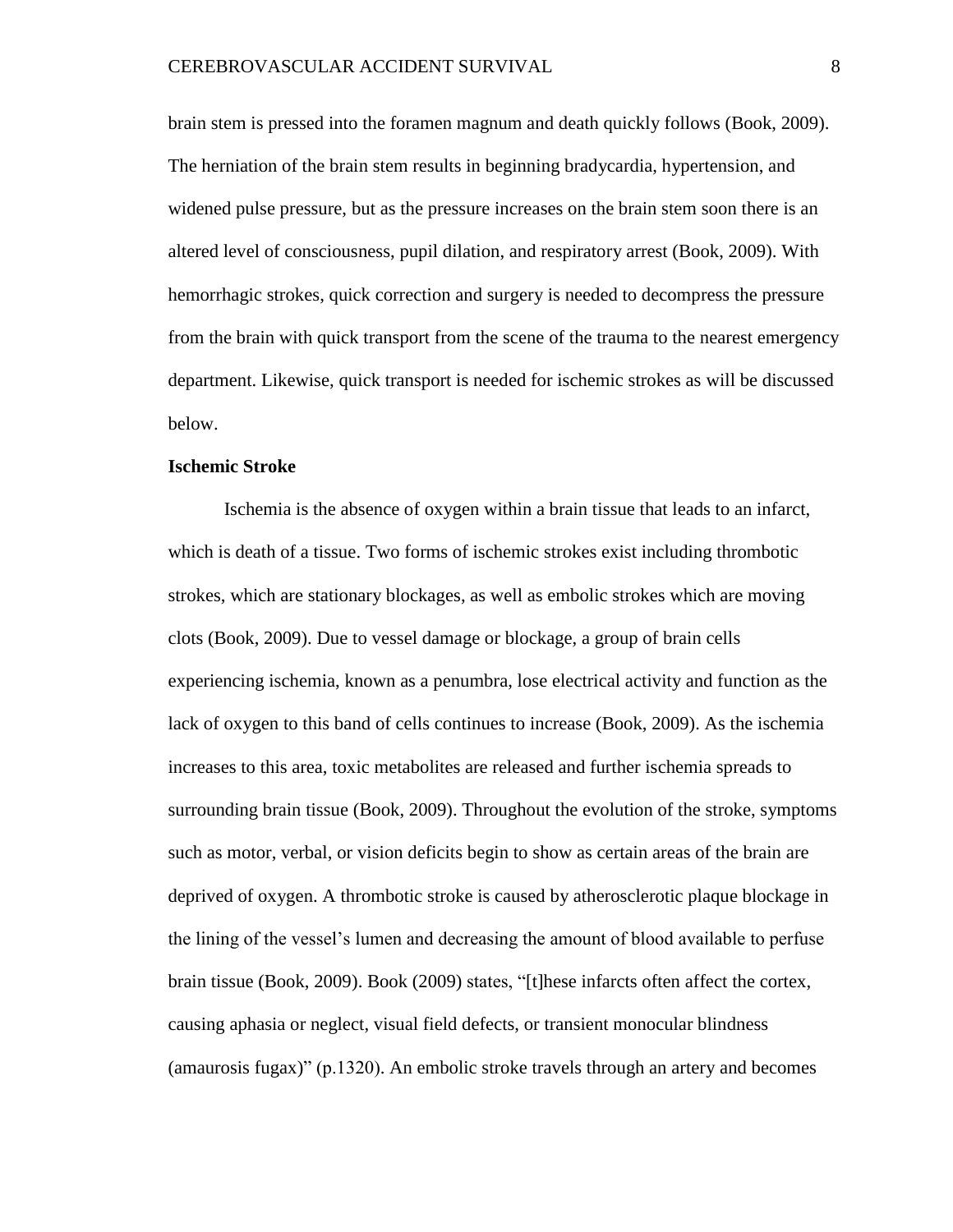lodged in a smaller vessel and thus causes the process of ischemia to begin (Book, 2009, p.1320). Varying comorbidities may make a patient more inclined and susceptible to an ischemic stroke as discussed below.

### **Comorbidities and Health Disparities**

The varying comorbidities to an ischemic or hemorrhagic stroke may include hypertension as discussed above in addition to smoking, diabetes mellitus, race, hyperlipidemia, alcohol or drug use, and heart disease such as atrial fibrillation (Book, 2009, p.1319). For example, one of the most common comorbidities from race seen with a cerebral vascular incident are from the African American population due to lack of nocturnal dip in the regulation of blood pressure. Additionally, location also influences the incidence of stroke as the Southeastern United States is most commonly referred to as "The Stroke Belt". A study in The Stroke Belt identified that the greatest risk factor was race in the commonality of strokes in other areas outside the region (Cushman, et al., 2008). The study conducted by Sergeev (2001) in the area outside the Stroke Belt found that the largest comorbidities were African American descent and living in a rural environment. Health disparities such as socioeconomic status and access to healthcare services when in a rural community may play a vital role in the incidence of stroke as well. According to *Stroke* (2013), the majority of areas affected by higher rates of cerebrovascular disease occurred with families of lower incomes living in urban areas with high poverty rates. In addition, many of these families did not have members with any kind of diploma or degree (Schieb, Mobley, George, & Casper, 2013). The area in which patients live also has a vital factor in receiving critical care during the precious window of time for treatment during a stroke as will be discussed further below with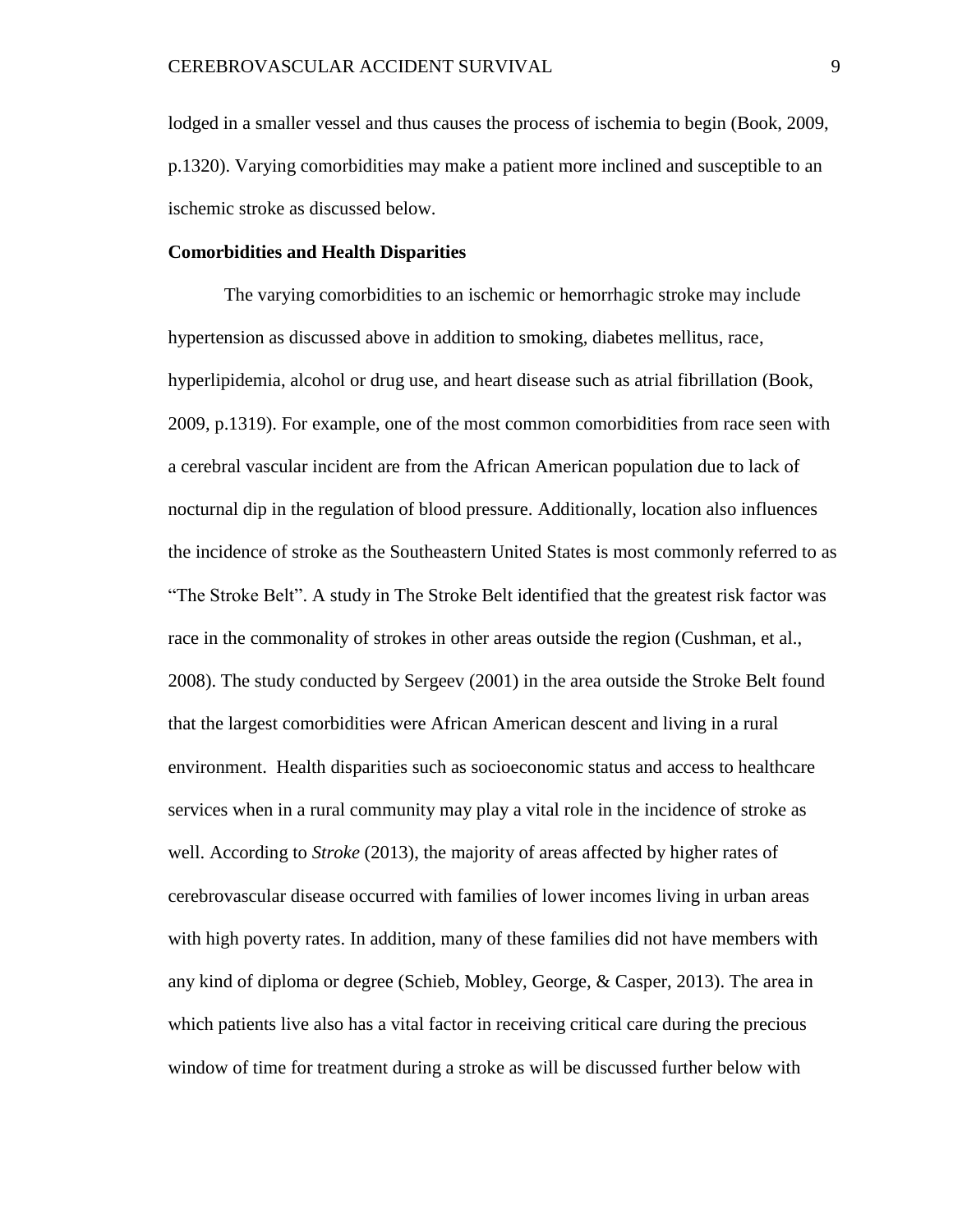transportation measures in rural communities. With predisposition to stroke, rapid treatment must be performed to achieve quality of life and positive outcomes following a stroke.

#### **Treatment**

In addition to health comorbidities, time constraints for the rapidly needed treatment of ischemic CVAs may pose problems due to location, environment, or access to a certified stroke or trauma center. The recommendation for treatment of an ischemic stroke for the most favorable outcome is the use of recombinant tissue plasminogen activator or tPA (rt-PA). Tissue plasminogen activator is a revolutionary thrombolytic drug that has brought considerable transformation of stroke symptoms in patients for years since its original production. The pharmacologic mechanism of tPA uses plasminogen to undergo conversion into plasmin (Lehne, 2013). Plasmin attacks clotting factors such as fibrinogen and fibrin and allows for restored blood flow to the vein or artery (Lehne, 2013). In 2009, the American Heart Association changed the recommended guidelines of administration from three hours by extending it to four and a half hours (Lehne, 2013). The symptom onset, diagnosis of ischemic stroke, and administration of tPA must be completed within this four and a half-hour window.

The significance of tPA was recognized in a trial conducted by patients having an acute myocardial infarction in the GUSTO-I (Global Utilization of Streptokinase and tPA for Occluded Coronary Arteries) (Lehne, 2013). Patients that received tPA within two to four hours had a mortality rate of 6.6% compared to receiving tPA after four to six hours of symptoms onset in which the mortality rate was 9.4% (Lehne, 2013). In addition, prenotification of patients with stroke-like symptoms arriving by emergency medical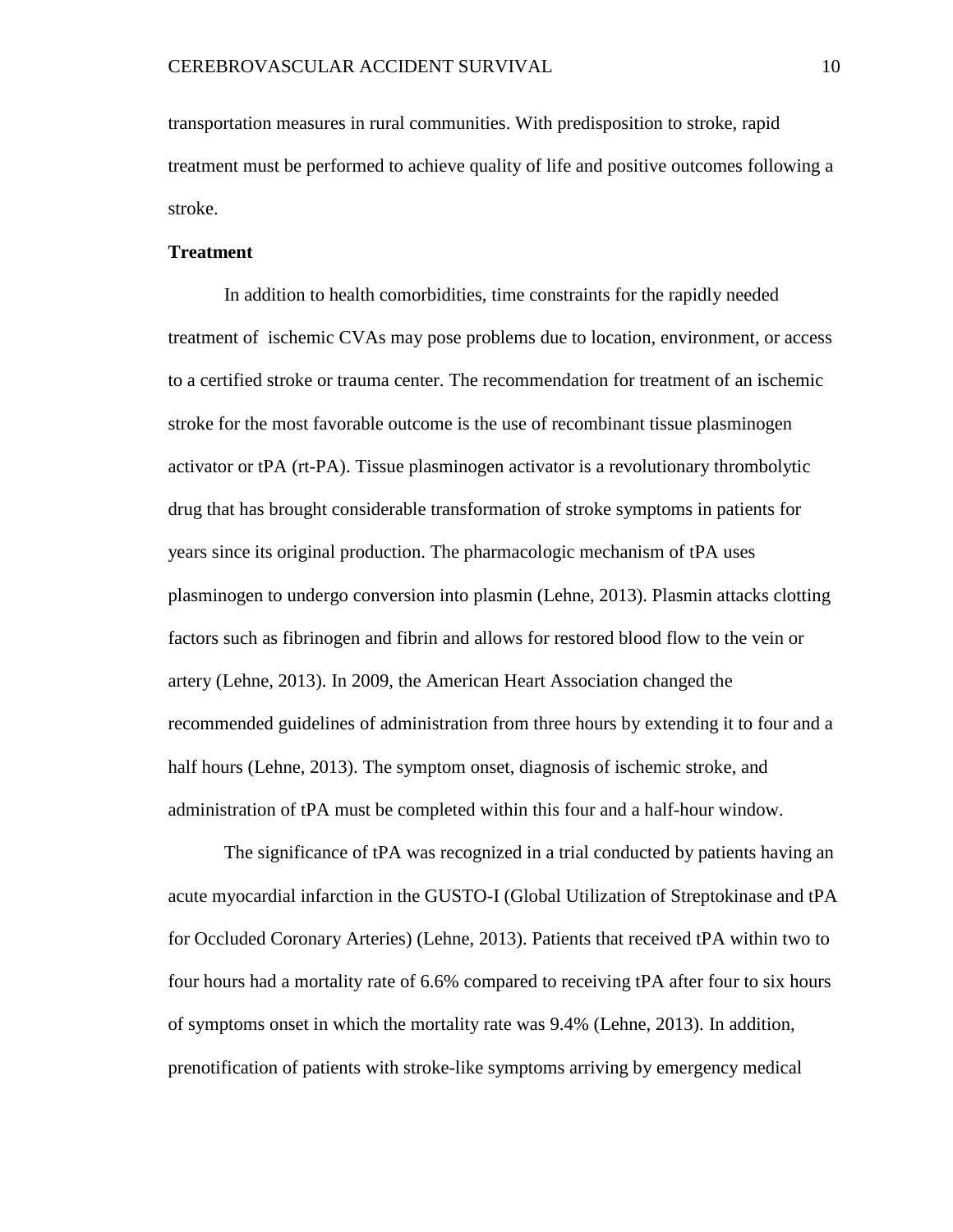services (EMS) has greatly improved the likelihood of tPA administration within the window of three to four and a half hours (Lin et al., 2012). According to Lin et al. (2012), "[l]ess than one third of patients with acute ischemic stroke treated with tPA receive treatment within 60 minutes of hospital arrival" (para. 1). In review of a study conducted by Lin et al (2012), 249,197 (67.0% of the patient population) patients with EMS prenotification had shorter door-to-imaging times and were more likely to receive tPA within 120 minutes of arrival and symptom onset (para.11). The treatment of ischemic strokes within this golden window of time is crucial for decreasing patient mortality. Mortality is also increased with the risk of intracerebral hemorrhage that may occur after administration of tPA (Lehne, 2013). After confirmation of an ischemic stroke and administration of tPA, the stroke may convert into an intracerebral hemorrhage after degradation of the clotting factors fibrinogen and fibrin (Lehne, 2013). If this occurs, the patient faces large deficits in visual, motor, and auditory fields depending on the area of the brain that has hemorrhaged. The hemorrhage must be evacuated through surgical means such as a craniectomy depending on the location of the hemorrhage. As discussed above, time is a vital aspect to ischemic and hemorrhagic stroke care in order to increase the quality of the patient's life after suffering a cerebrovascular accident. The elusive golden hour in emergency and trauma medicine is the most coveted challenge to be met when it involves stroke and neurologic trauma care.

#### **The Golden Hour**

As discussed above in the treatment of stroke, the practice of obtaining treatment within three to four and a half hours is crucial to achieving long-lasting recovery in patients of ischemic strokes. Ischemic stroke care within the golden hour will be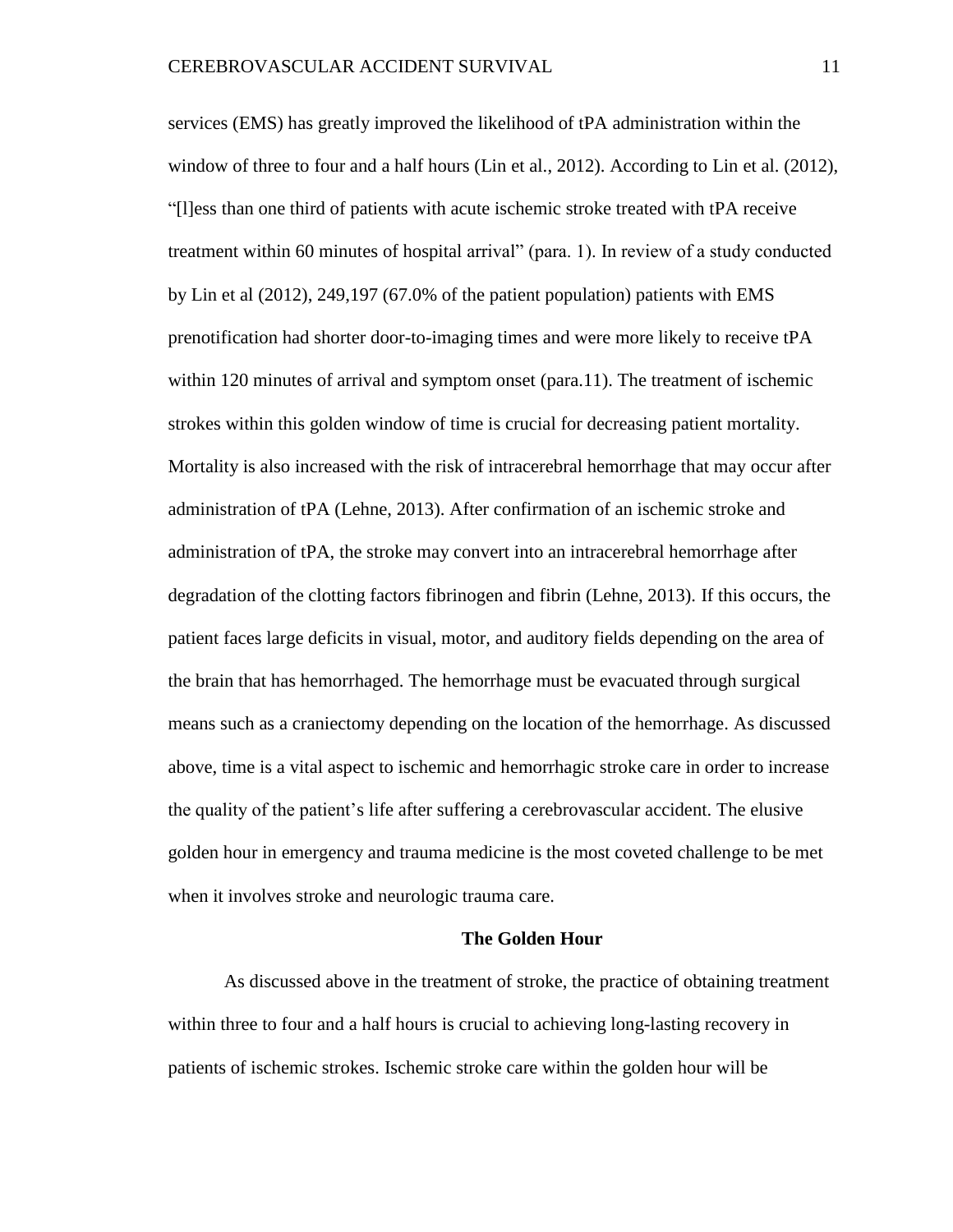discussed as the majority of cerebrovascular accidents involve ischemia instead of hemorrhage. In addition, the time limit of recombinant tissue plasminogen activator of three to four and a half hours is a strict guideline to prevent the risk of transition to cerebral hemorrhage and risk of bleeding in other tissues. In an analysis of the term "golden hour", Lerner and Moscati (2001) describe how the term was commandeered by trauma and emergency medical personnel. R. Adams Cowley was the originator of the term "golden hour" as he supported the vital time constraint that trauma and stroke treatment needs emphasis (Lerner & Moscati, 2001). There is ongoing research and improvement within trauma goals that "golden hour" implementation brings a difference in the outcome of patients since R. Adams Cowley first described the rapid treatment needed for improving quick deterioration of patients in 1976 (Lerner & Moscati, 2001). In the following discussion, the implementation of the idea of rapid transportation and treatment of cerebrovascular accident patients will be studied.

#### **Golden Hour and Stroke Care**

Numerous studies have been conducted recently in an effort to evaluate the effectiveness of following golden hour stroke care interventions to measure patient survivability and recovery. Studies using golden hour requirements of receiving treatment within sixty minutes of last normal presentation of the patient, show favorable outcomes in the trial conducted by Saver et al (2010). During the study, 253,148 ischemic strokes were analyzed in regards to the use of thrombolysis and time management. 28.3% of the study's population received thrombolytic therapy more readily as they arrived to the local emergency department in sixty minutes of less (Saver, et al., 2010). Only 12.9% of patients that arrived between 61-180 minutes of symptom onset received thrombolytic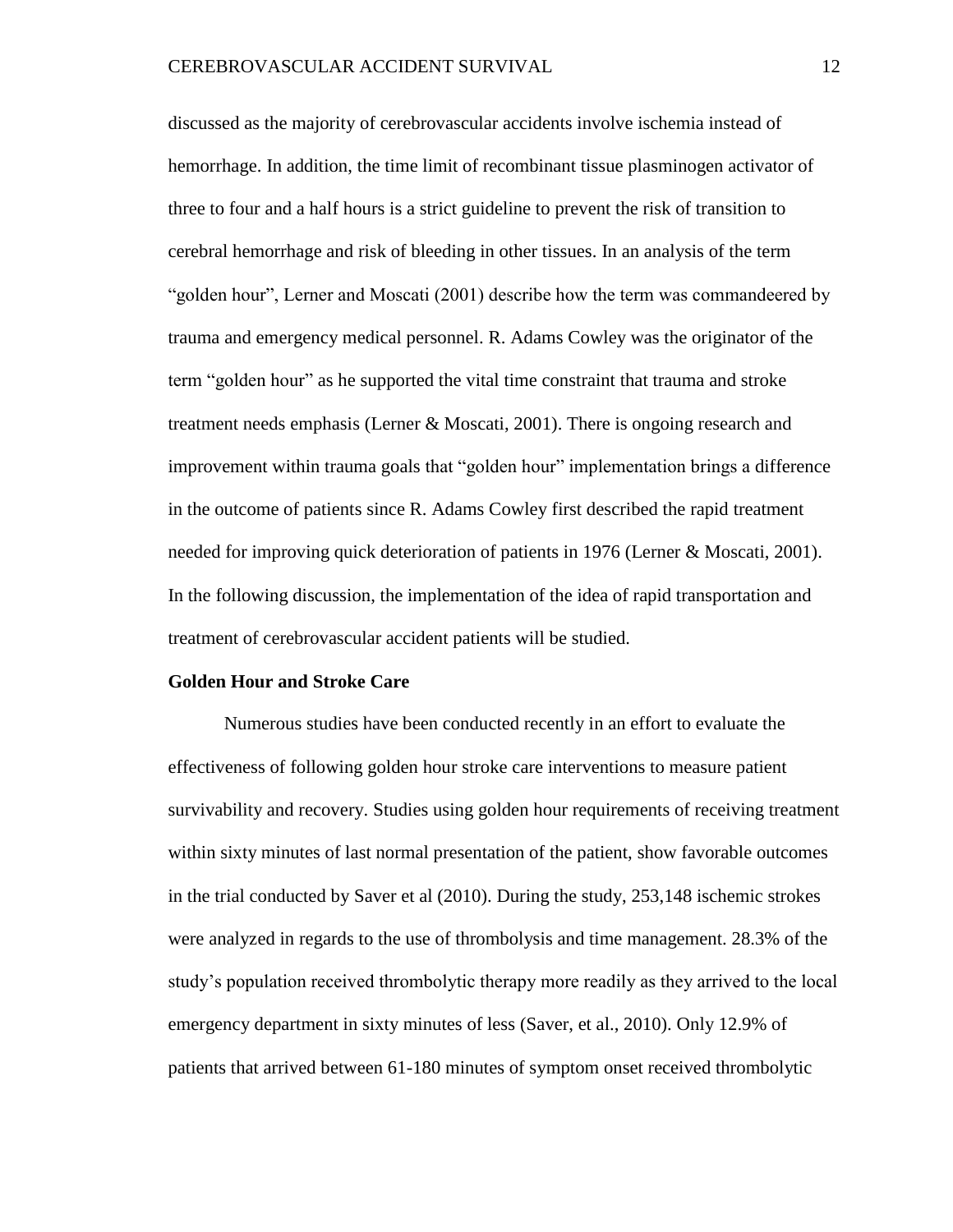therapy and thus had a more severe, traumatic recovery from brain injury (Saver, et al., 2010). The disadvantage found within this trial was that although the golden hour patients arrived more quickly and more frequently received tPA, their administration time was much slower than that of patients who were not within the golden hour (Saver, et al., 2010). As Saver et al. (2010) states, "These findings support public health initiates to increase early presentation and shorten door-to-needle times in patients arriving within the golden hour" (para. 4). One of the most fascinating avenues of research within this field is using prehospital diagnostic tools and treatment for ischemic strokes which occur more frequently in present populations. Prehospital notification, triage, and thrombolysis are critical aspects in improving the likelihood of full CVA recovery for an affected patient.

**Prehospital notification.** When time is of the essence emergency medical personnel can make great strides to value every minute when it comes to cerebrovascular care. A seemingly simple act of dispatching appropriate details from the EMS vehicle whether helicopter or truck can shorten delays to the patient receiving tPA. Although not a large difference in delay, times were noted in a study in *Prehospital Emergency Care* that displayed a 17% shorter time from door to computed tomography (CT) scan and an increase in the likelihood of using tPA changing from 21% to 41% with the use of prehospital notification (Abdullah, Smith, Biddinger, Kalenderian, & Schwamm, 2008). In addition, stroke studies in North Carolina were used to assess the effectiveness of tPA administration with prenotification by EMS in comparison to private transport of the patient (Patel, Rose, O'Brien, & Rosamond, 2011). For patients using emergency medical services, the time of imaging was within twenty-five minutes of arrival and an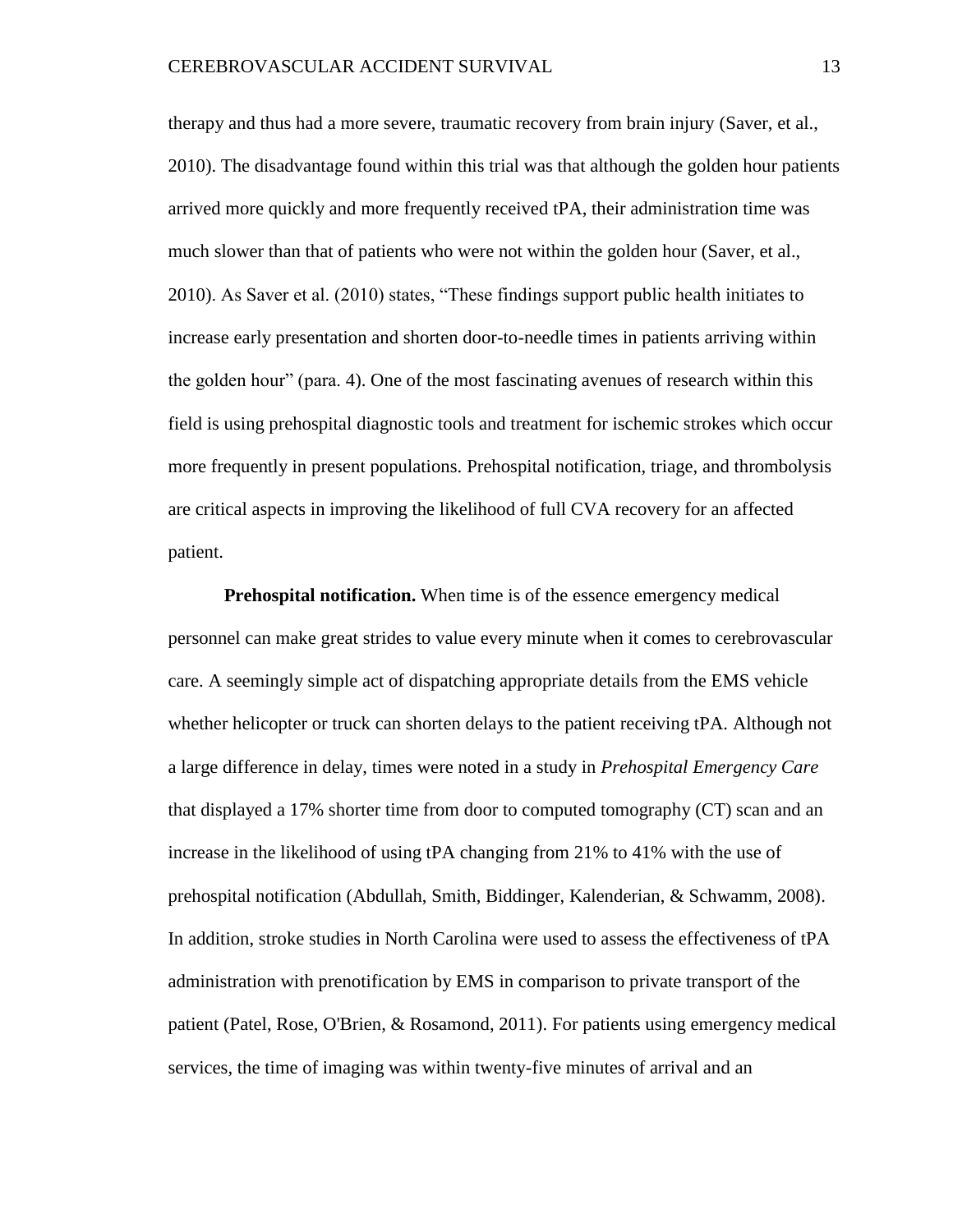interpretation of the scan by a neurological specialist was completed within forty-five minutes (Patel, Rose, O'Brien, & Rosamond, 2011). In a similar review of the delays of stroke treatment, several methods of improving treatment were discussed including TeleStroke in ambulances help to improve triage and possible avenues of treatment that can be performed at the scene of the incident (Audebert, Saver, Starkman, Lees, & Endres, 2013). In addition, a diagnostic test of transcranial duplex sonography allows for quick results to confirm an ischemic or hemorrhagic stroke and notify the receiving stroke center or emergency room to prepare (Audebert, Saver, Starkman, Lees, & Endres, 2013). Not only is prenotification a large tool in the stroke golden hour process, but the early use of en-route thrombolytic therapy can allow for vast improvement of a stroke patient's symptoms due to ischemia.

**Prehospital thrombolytic therapy.** One of the most advanced delivery methods of stroke treatment being tested now is the stroke emergency mobile unit (STEMO) currently used in Berlin, Germany (Ebinger, et al., 2015). Patients in Germany who requested for emergency service personnel due to possible stroke symptoms were received with a regular ambulance in addition to STEMO (Ebinger, et al., 2015). Not only does the stroke emergency mobile unit use telemedicine to communicate with stroke specialists, but a computed tomography (CT) scanner and a point-of-care laboratory are located within the extended ambulance to extensively diagnose the presence of a hemorrhagic or ischemic stroke and begin rapid treatment (Ebinger, et al., 2015). The most vital aspect of STEMO is the ability to provide on-site thrombolytic therapy with tPA to patients while en-route to a stroke or trauma center (Ebinger, et al., 2015). This procedure drastically decreases the time of added transportation in order to reach a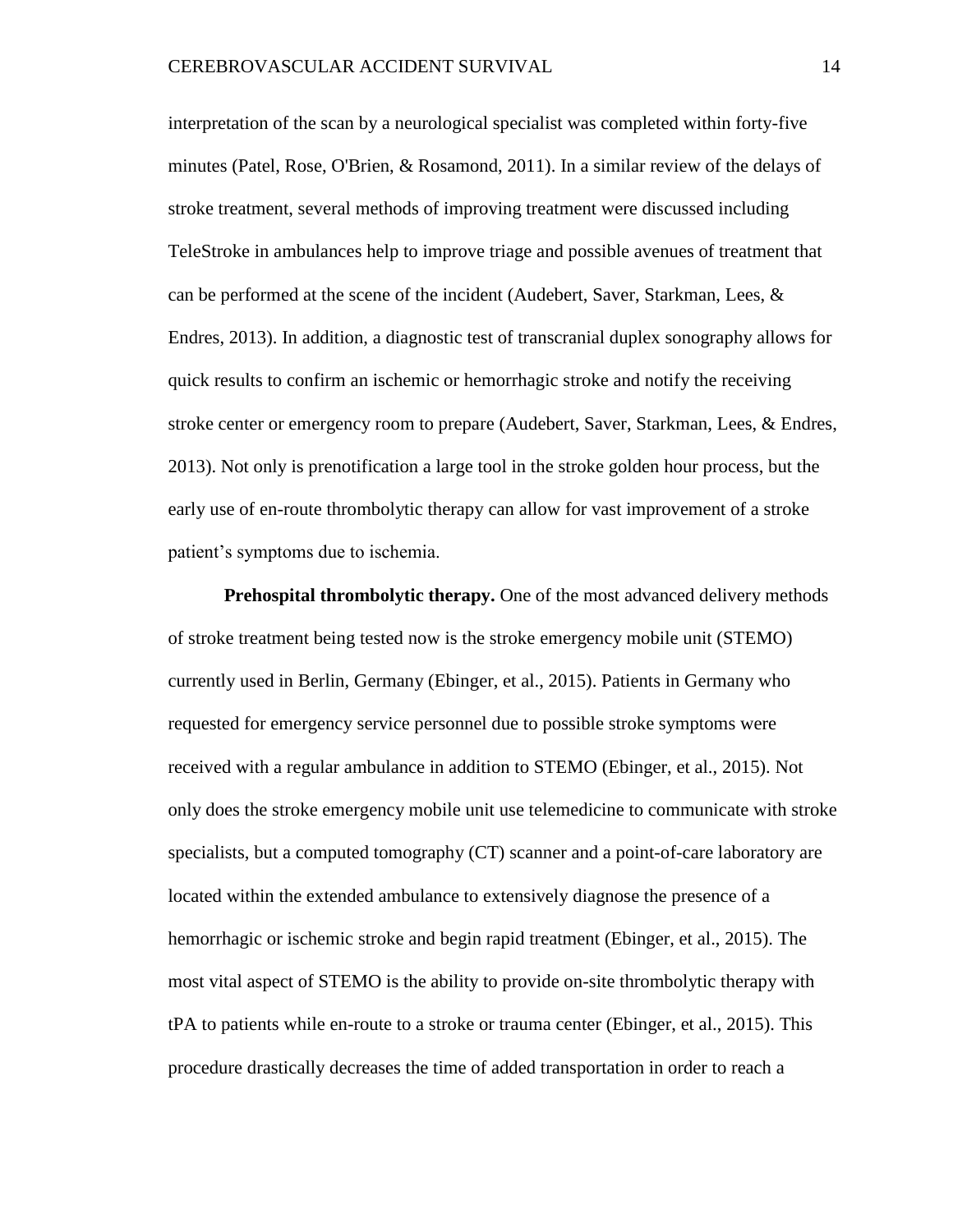facility for diagnostic testing and confirmation of the stroke. In a range of thirty-nine to fifty-four minutes, patients were able to be seen, tested, diagnosed, and have thrombolytic therapy started on scene by using STEMO (Ebinger, et al., 2015). Using this method of pre-hospital thrombolytic therapy greatly increases the efficacy of emergency medical transport and patient's recovery outcomes due to cerebral ischemia. The onset to needle time for patients is dramatically reduced and the outcome of stroke recovery is significantly increased with onsite therapy. Evaluations of other delays in treatment can also benefit the emergency medical team in seeking ways to deliver stroke care within the golden three to four-and-a-half-hour treatment window.

#### **Improving Delays and Treatment**

One of the most-effective ways to improve recognition and time to treatment of any kind of stroke is to educate the population. Not only do healthcare providers and team members need to quickly recognize the signs and symptoms of a stroke, but family members surrounding the present victim of a CVA are most vulnerable for patient understanding. A widely used educational tool is the acronym of F.A.S.T.. The letters of F.A.S.T. stand for Facial Droop, Arm Weakness, Speech, and Time. Detection of one of these signs is a sign to call for emergency services as quickly as possible. Facial droop can be detected by asking a patient to talk or attempt to smile. Arm weakness is seen by using the pronator drift test in which the patient holds both arms out in front of their body with the palms facing upward and keeping his or her eyes closed. The inability to hold the arms up at a level plane for the majority of the test is considered a neurological deficit and further testing is needed to see what is the root of the deficit. The speech aspect of the acronym of F.A.S.T. is a simple measure of the quality of the patient's speech. Signs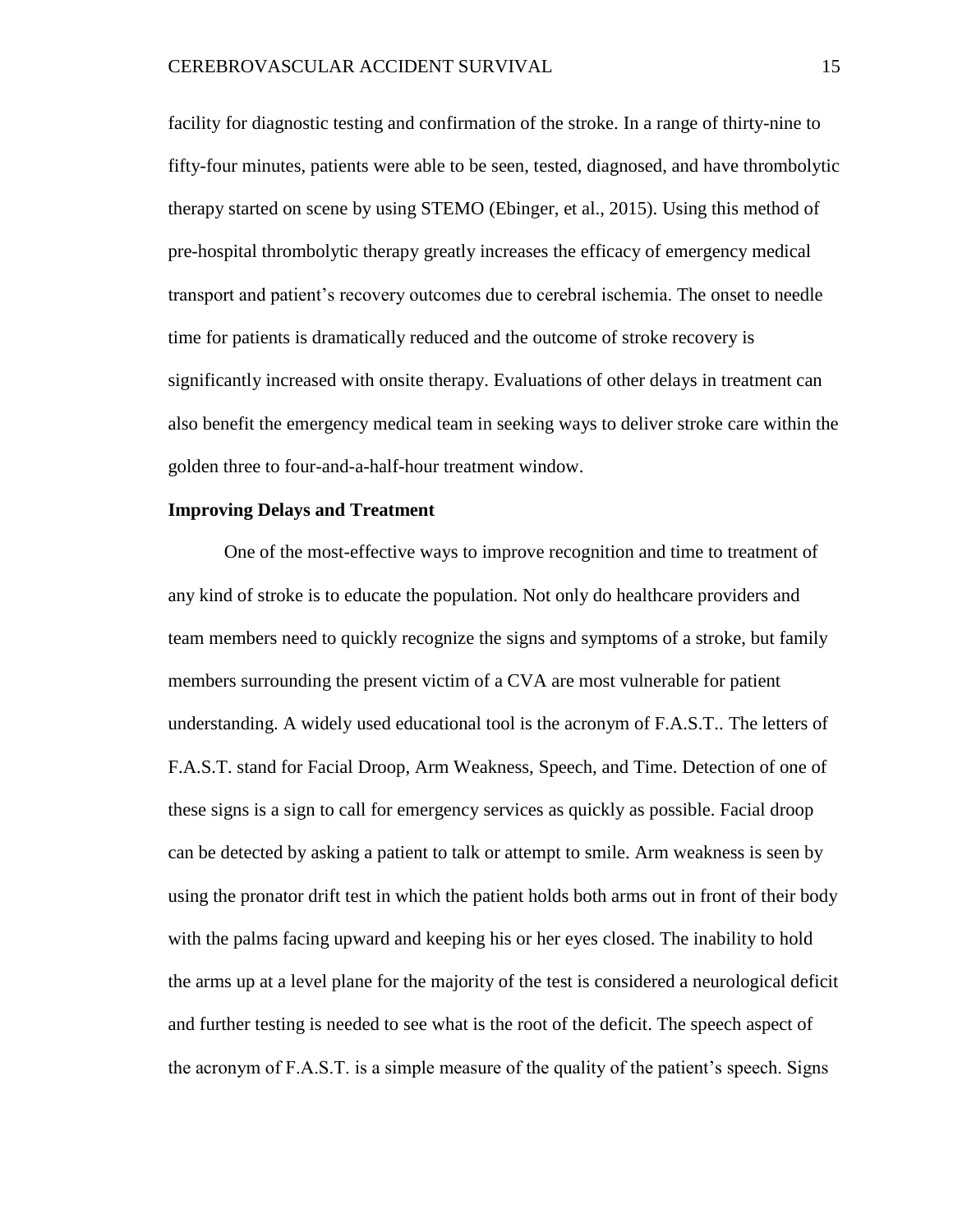of slurring or inability to comprehend words indicate cerebral ischemia. The last aspect of the acronym is the factor of time. As repeatedly discussed, once a single aspect of this stroke tool is noticed within a patient, family member, or friend, time is of the essence to seek emergency care, especially if the stroke is confirmed to be ischemic. (American Heart Association & American Stroke Association, 2017)

An additional aspect to improving treatment may depend on the qualification and training of the EMS team members. In either helicopter or ambulance, EMS team members are the frontline of rapid critical thinking and quick action for stroke patients. As the first responders arriving to the scene of trauma and crisis, EMS teams must have an extensive training in anatomy, physiology, and pathophysiology in order to make a rapid assessment of the patient's condition and to develop a plan of care. In-depth experience is an excellent prior qualification to possible improved outcomes of patients. A question to ask is: Would staffing an ambulance or helicopter with a physician or advanced practice nurse improve patient outcome? One such study in Pakkanen et al (2016) used a comparison of patients transported due to traumatic brain injuries by a paramedic staffed EMS in relation to a physician staffed EMS. Within this study, 458 patients were used in the population of traumatic brain injuries over a six year period (Pakkanen, et al., 2016). Only 4% of the patients in both groups were hypotensive but the paramedic group had a larger percentage of patients that were hypoxic during treatment due to the physician staffed services using intubation methods more frequently (Pakkanen, et al., 2016). In conclusion, the level of training impacted the patients adversely in the paramedic group as there was a higher mortality rate of 57% in comparison to 42% from the physician treated group (Pakkanen, et al., 2016). Discussion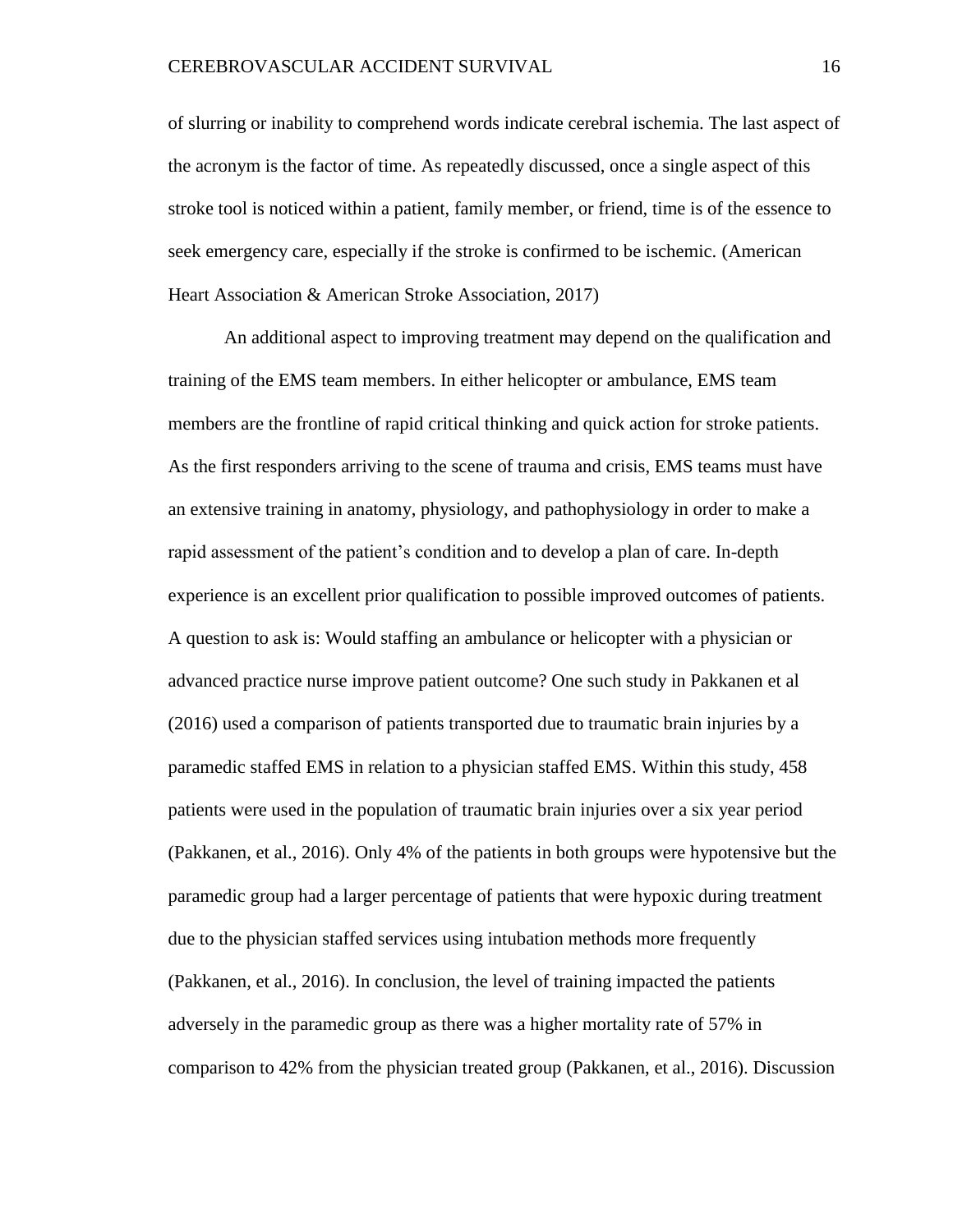below will further reinforce the benefit of qualification of EMS providers more specifically in helicopter based emergency medical services in addition to the efficacy of aeromedical transport.

#### **Helicopter Emergency Medical Services**

Beginning my studies, I had regarded helicopter emergency medical services (HEMS) as a better standard of transportation for cerebrovascular accident patients regardless of time, location, or severity. Furthermore, following my research with a revelation to the cost-effectiveness, effects of aeromedical flight physiology, patient survivability rates, and stressors of the aeromedical flight teams, I had concluded with a critical view of the use for helicopter emergency medical services. Measuring the benefits and risks of HEMS, I believe that I have a greater appreciation for the use of this service in critical care patients and have a better understanding for the utilization of this lifesaving medical service. The critical analysis and research included aspects of this system with cost-effectiveness, flight physiology in relation to the patient, stressors of the aeromedical flight team, and the increase of survivability of stroke patients through HEMS transportation. Following this research below, conclusions of the efficacy and necessity of aeromedical flight transportation will be included.

#### **Cost Effectiveness of Flight Transport**

When patients or healthcare insurance agencies hear the use of helicopter transport, one of the first thoughts that comes to mind is the enormous cost of a single flight. According to an exposé by *The New York Times,* ambulance prices are a competing market and ever increasing to meet the rising costs of healthcare provider services (Rosenthal, 2013). Hospitals, fire departments, and privately-operated EMS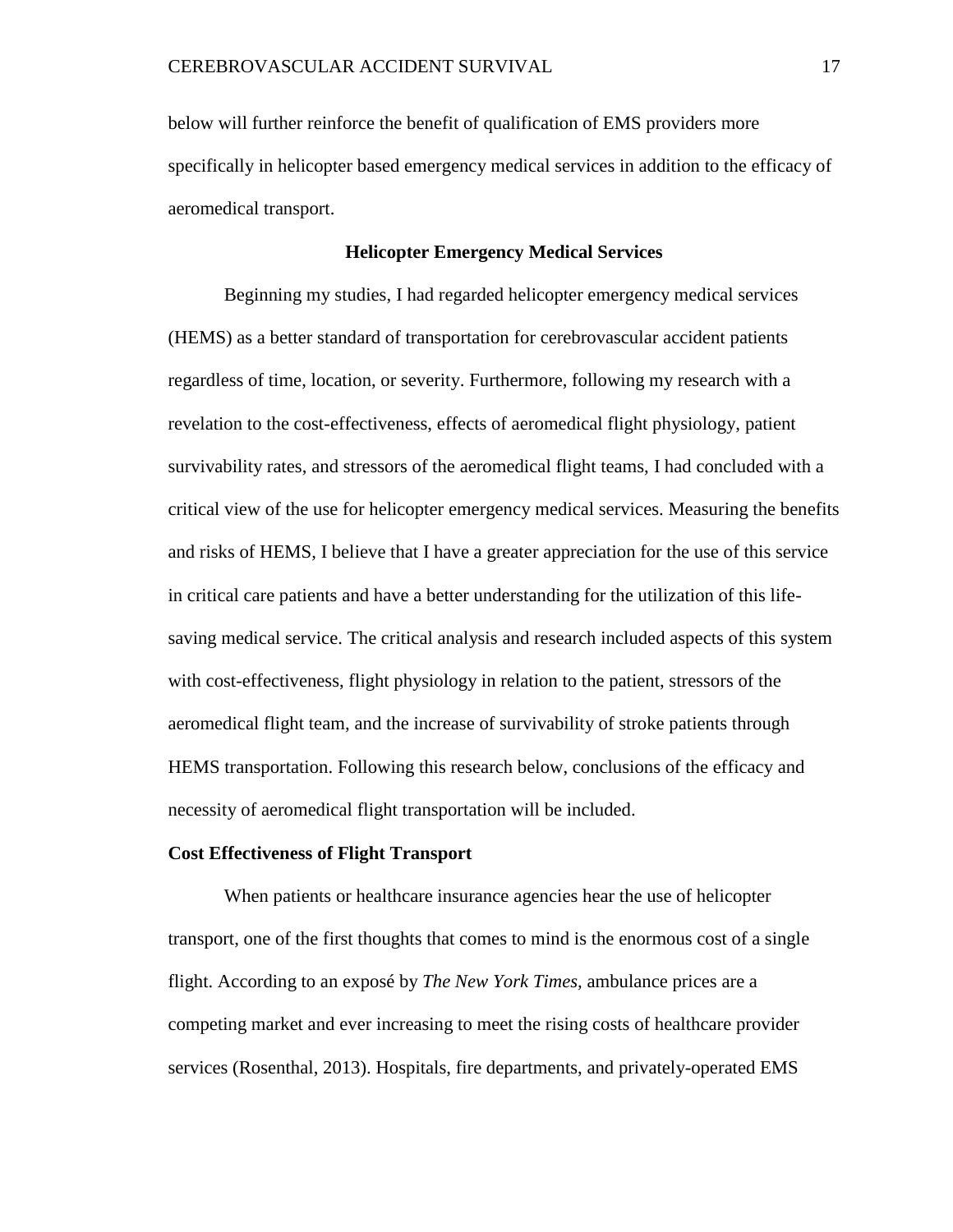services can vary in prices depending on the urgency of the patient's condition, the time, the location, and whether the patient is insured or not (Rosenthal, 2013). Ranging from a few hundred dollars to \$2,000 or more, ambulance service prices may vary depending the needs of the patient ranging from basic life support to advanced life support and treatment (Rosenthal, 2013). Unbeknownst to the patient, the emergency medical service transporters only receive 30%-40% of the total cost of the transportation due to copayments, Medicaid, or Medicare reimbursements but often try to exceed the price in order to gain more profit (Rosenthal, 2013). For Medicare patients, ground ambulance and aeromedical helicopter transport is covered in most life-threatening, emergency situations (Medicare.gov, 2017). Medicaid covers costs of ambulance as well but may have a small copay of \$1-3 depending upon which state the patient resides in (KCMU Medicaid Benefits Database, 2012).

Looking at the use and transportation of helicopter services, the cost is astronomical. As Silbergeit, Scott, and Lowell (2003) describe, the cost alone of thrombolytic therapy performed in the emergency department with the added cost of helicopter transportation can deplete a patient's savings and resources in a short amount of travel time. Accessing the costs of my own metropolitan city in North Carolina, the cost of helicopter use, assuming the insurance coverage is 70%, would be around \$13,000 (Fair Health, Inc., 2017). Using the University of Michigan air medical service for an estimation of costs, the average patient incurs a bill on average of \$3,749 just accounting for flight transportation (Silbergleit, Scott, & Lowell, 2003). In addition to transportation costs, the ischemic stroke candidate pays for thrombolytic therapy which was accounted to be around \$2,500 in addition to angiography costs of \$4,000 (Silbergleit, Scott, &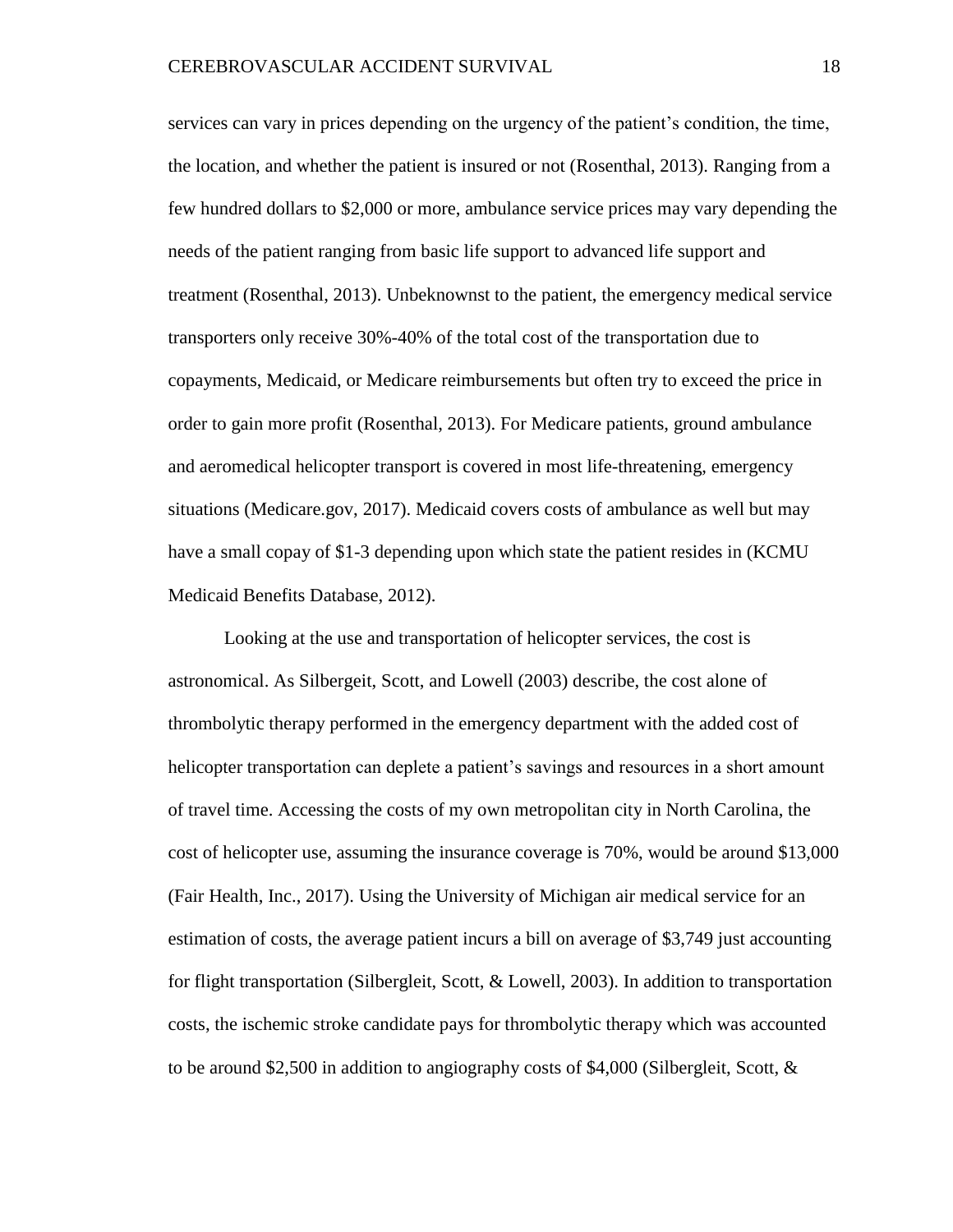Lowell, 2003). Cost-effectiveness is difficult to pinpoint with HEMS as it is difficult to calculate the severity of the patient being triaged and the necessity of transportation in contrast to the costs of operation for the aircraft and aeromedical team. In contrast, an analysis of cost-effective research articles had a central theme underlining several studies using the quality-adjusted life year aspect, otherwise known as QALY. This feature is used in cost-effective analyses to measure the economic burden and financial strain of a patient's disease by looking at the severity, quality, and quantity of life after the posttraumatic incident. According to Taylor et al (2010), the quality adjusted life year amount saved per patient on average ranged from \$7,138 to \$12,022 through the use of helicopter emergency services. Looking at the QALY aspect, patients are financially relieved through HEMS use as there is quicker service and thus an increase in patient outcome. Not all transfers of patients through aeromedical transport have a financial benefit as seen in research from the journal, *Annals of Emergency Medicine.* 

Delgado et al. (2013) argues that many patients in his research would have reached the same outcome of treatment and care were they to be transferred by ground ambulance care rather than by helicopter use and thus had a lessened expense not only for patients but for insurance companies as well. This is an important aspect of consideration in aeromedical transport use with CVA patients to evaluate the efficacy of use. Delgado et al. (2013) disagrees with the efficacy of helicopter EMS use by using a cost-utility analysis approach and a risk-reduction mortality survey. Overtriage, or an overestimation of injuries in patients, is seen to increase costs of helicopter transportation especially within areas of urban trauma and stroke centers (Delgado, et al., 2013). In urban areas with high volumes of trauma and transport, patients' quality-adjusted life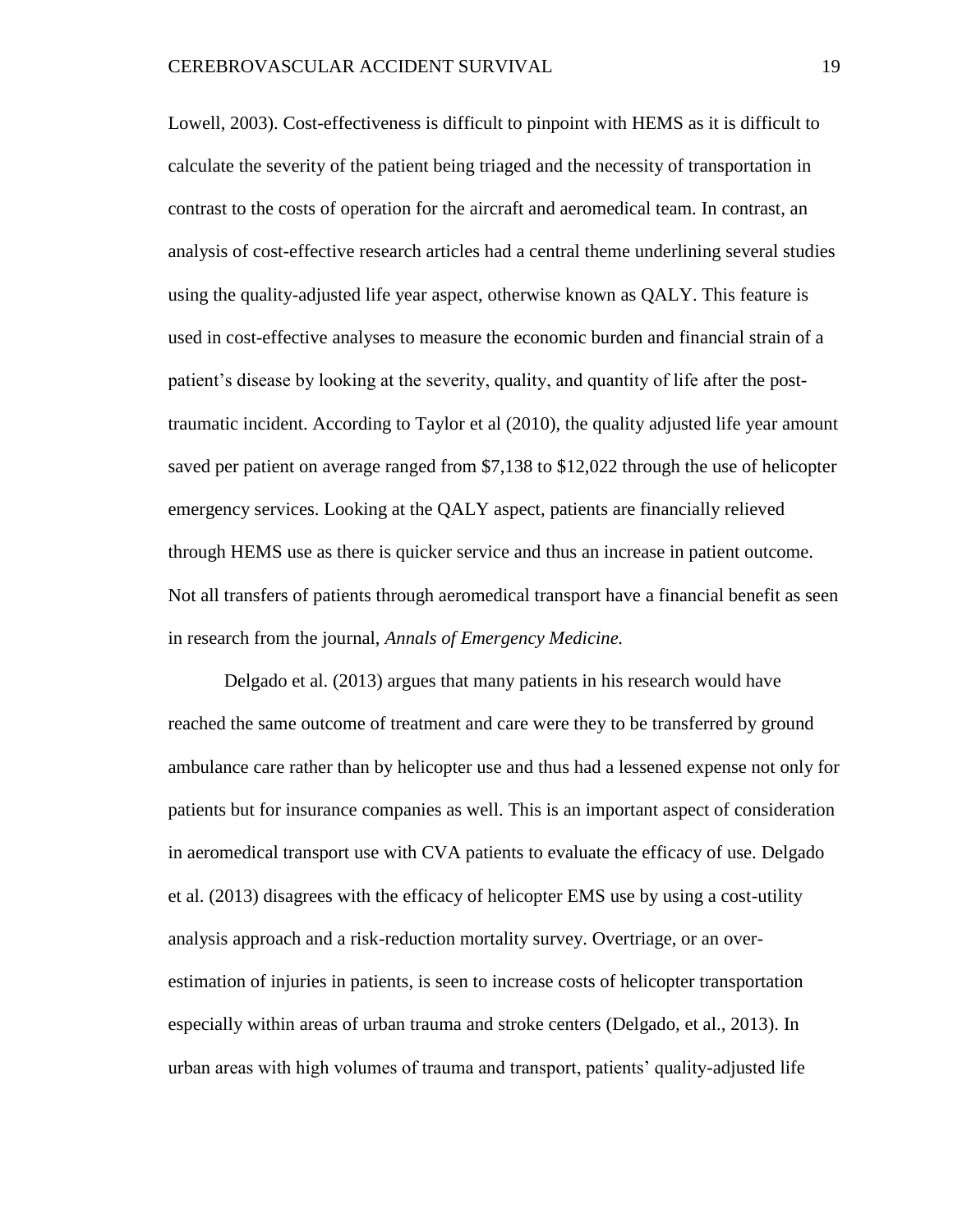year cost is \$100,000 per year or more depending on the location of transport to the designated trauma center (Delgado, et al., 2013). To make each quality-adjusted life year to be more cost effective to the patient or insurance company, a mortality reduction of 26% per 100 lives transported would be needed (Delgado, et al., 2013). Not only do areas of cost-efficacy affect the desired use of aeromedical transport, but the location of each patient has a role in the frequency of use and whether the cost of the distance is worth the life being saved.

#### **Location Efficacy of Helicopter Transport**

In contrast, the use of aeromedical emergency services provides stroke patients living in rural communities an avenue of reaching the golden window of thrombolytic therapy. According to a recent study from rural areas of Georgia and Florida, ischemic stroke patients had an increased margin of success with thrombolytic therapy due to quick helicopter transportation (Silliman, Quinn, Huggett, & Merino, 2003).Silliman et. al (2003) seeks to improve the efficacy of rural transport and quality of life post-stroke with increased use of thrombolytic therapy through transportation as he states that less than 5% of ischemic stroke patients receive tPA within the suggested 3.0-4.5-hour guideline. Teaching triage guidelines to each EMS department within the surrounding counties, the main stroke center was designated as it was the only hospital with a 24-hour continuous CT scan program and on-call neurologist (Silliman et al., 2003). The rural areas covered by this program stretched for 5,762 square miles over nine counties total (Silliman et. al, 2003). Using helicopter services, 85% of patients arrived within the 3- 4.5-hour time window and could receive thrombolytic therapy if needed within the golden timeframe (Silliman et al., 2003). On average the patient cost in this study was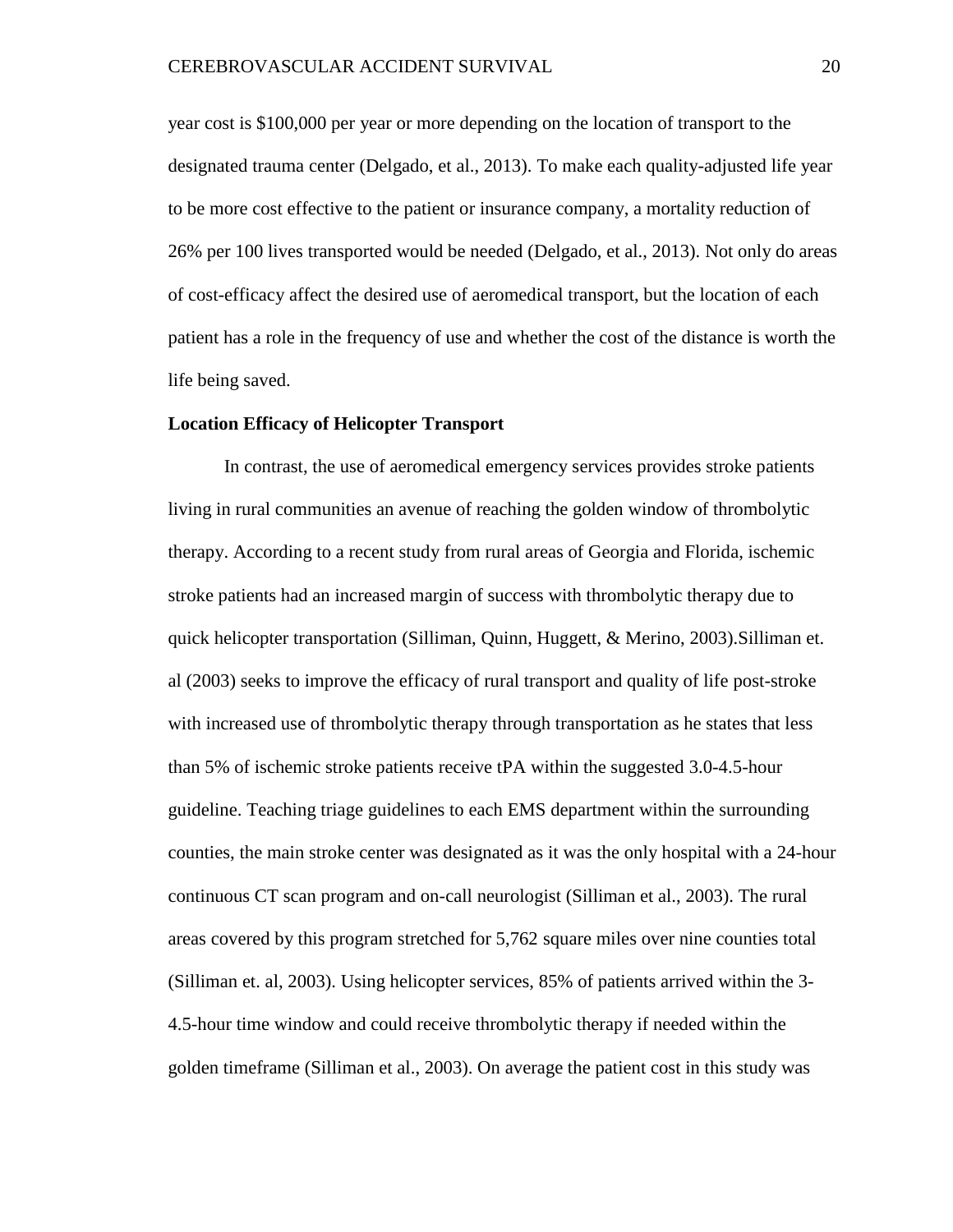\$4,623 for a distance ranging from eleven to ninety miles (Silliman et al., 2003). As seen above, although the costs associated with this aeromedical transportation may be higher, the rapid access to treatment for patients that may be located far away from a certified stroke center takes precedence of the quality of the patient's life over the level of cost.

## **Risks Associated with Helicopter Transport and the Aeromedical Team**

Transportation of any patient in any capacity whether by ground or air emergency medical services warrants a level of risk with each incident. Accidents are prone to occur in either transportation mode no matter the caution used by the driver, pilot, or medical team. Inevitably, helicopter transport often has more risk involved as additional variables are placed upon the medical team, pilot, and patient while flying to reach the designated trauma or stroke center. With increased distance comes increased risk of fatigue, changes in weather, increase of stress among the medical flight team and alterations in the patient's condition. The most vital risks to safety in helicopter transportation stem from two areas: flight team safety and the patient's condition. Within the flight team, risks of vision in weather and night missions, fatigue related accidents, and pressure from administrators of the flight operations center most often are to blame for accidents during the flight. For the patient, issues such as altitude play a factor in the condition during the flight. The National Transportation Safety Board (2006) sums the risks of aeromedical flight by saying, "Transporting a patient to the hospital is of utmost importance; however, if a flight is unable to safely reach the patient, the safety of the entire operation is compromised, and it may be to the patient's benefit to be transported by some other means, such as ground transportation" (p. 2). Exploring the world of flight and aeronautics, the three most common risks faced by pilots and aeromedical flight teams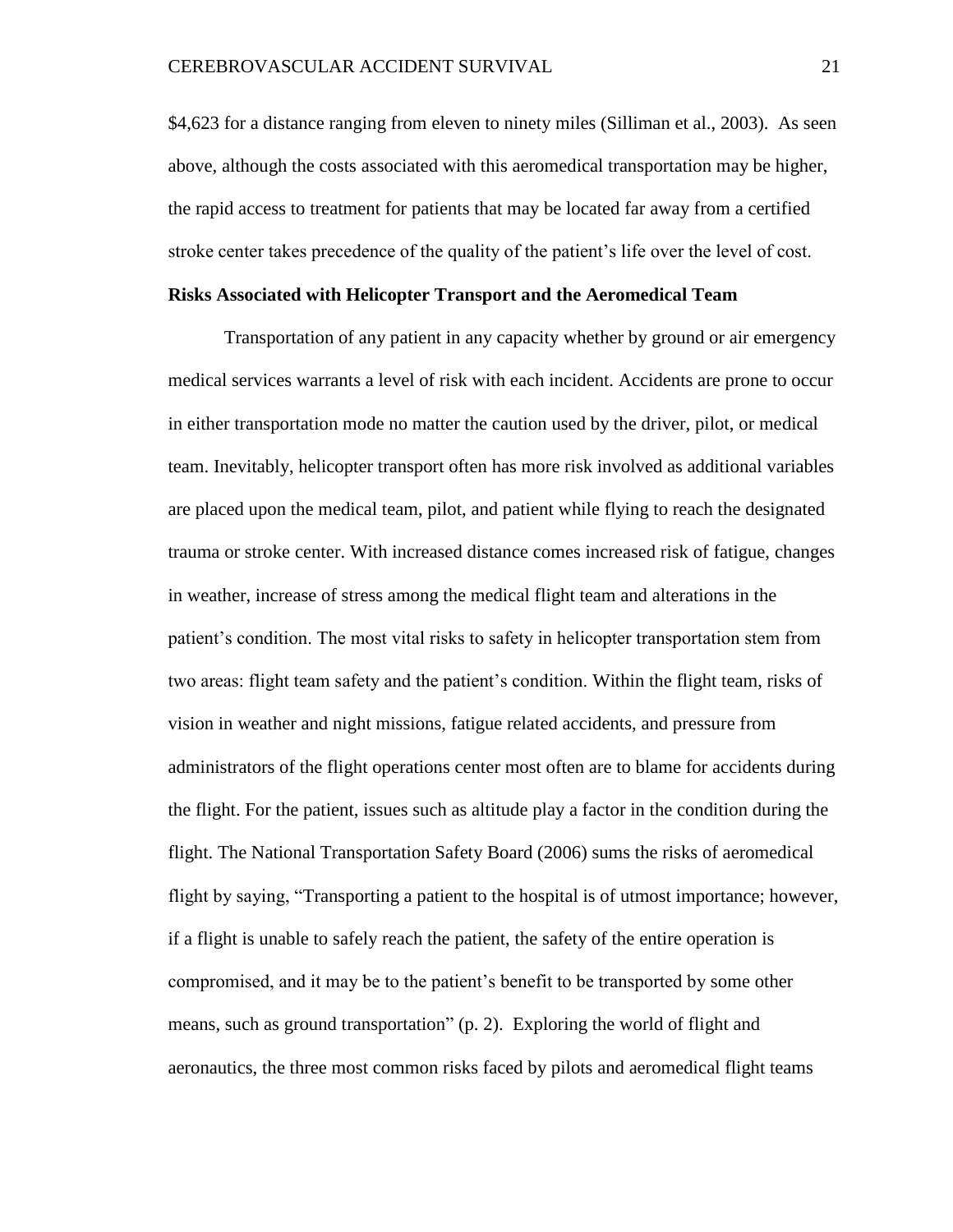are visual problems in weather and night missions, fatigue after repeated trips, and pressure from aeromedical organization executives to take risks.

#### **Weather-Related Accidents**

Examining an emergency medical services aviation report from the *National Transportation Safety Board*, between three years of 2002-2005, there were 55 EMS aircraft accidents that occurred including multiple fatalities and injuries of patients, pilots, and emergency medical workers (National Transportation Safety Board, 2006). As stated, 38% of flights within this study occurred at night but factors involved with accidents included visibility and remote terrain in unfamiliar rural areas. Night flights with accidents accounted for 49% due to lack of visibility in the air (National Transportation Safety Board, 2006). Pilots must receive advanced training to fly in conditions in which visual flight rules are not the priority and instrument meteorological conditions are used instead (Walmsley & Gilbey, 2016). Instead of relying on conditions in which terrain could be visibly seen from the cockpit, the pilots would rely on the instruments of the aircraft to guide in conditions which most inevitably would lead to fatal accidents (Walmsley & Gilbey, 2016). In addition to decreased visibility, Walmsley and Gilbey (2016) believe that factors such as administrative workload, organizational stress, fatigue, and overcompensation of skills may affect the decision made to make a potentially risk flight.

# **Fatigue of Flight Team**

Fatigue and cognitive function have been studied to show a decline not only in pilots responsible for the safety of the trip and aircraft, but it may also lead to decisional regret in the treatment of patients by the nurses. Examining 605 critical care nurses who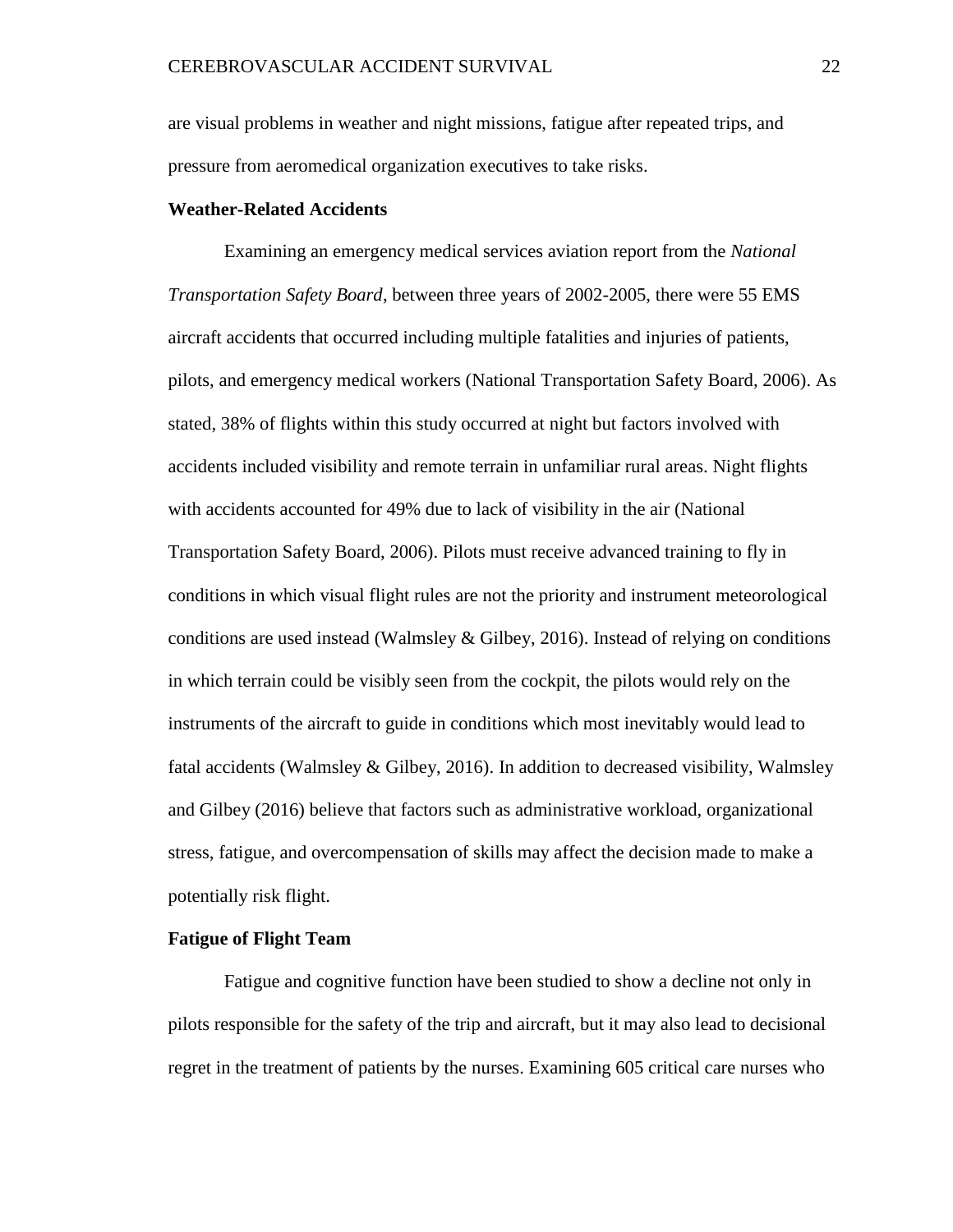reported fatigue during their shift, 29% of the population studied reported decision regret during the shift and care of their patients (Scott, Arslanian-Engoren, & Engoren, 2014). Coupled with the stress of critical care transport, the risk of flight variables, and the uncertain condition of the patient, fatigue may decrease cognitive functioning abilities to make sound judgement about the patient's care. As described in the report, most flight teams perform 24 hour shifts with very little time to sleep and can cause fatal accidents such as the one in Kansas with the aeromedical pilot who had been awake for 21 hours (National Transportation Safety Board, 2006). Consumed with fatigue, the increased stress from the medical flight company may allow pilots and aeromedical teams to comply with missions in which safety is not the priority.

#### **Missional Stress**

Pressure of time, money, and administrative decisions place undue stress upon medical teams to fly into areas, environments, and conditions in which cause high risk to the entire team, patient, and patient's family members if aboard. Per the Air Medical Physician Association, factors such as stress from flight organization supervisors, low fuel in aircrafts, and rapid preparation without details of the mission attributed to accidents made during the flight (National Transportation Safety Board, 2006). With stroke patients, a large burden placed on medical teams is that the window of thrombolytic therapy decreases with each increase in mileage to reach the patient and transport he or she to an appropriate stroke or trauma center. The National Aeronautics and Space Administration reported that a large percentage (44%) of accidents caused in aeromedical transports occurred due to the rapid deterioration of the patient's condition (National Transportation Safety Board, 2006). When deciding to perform a mission that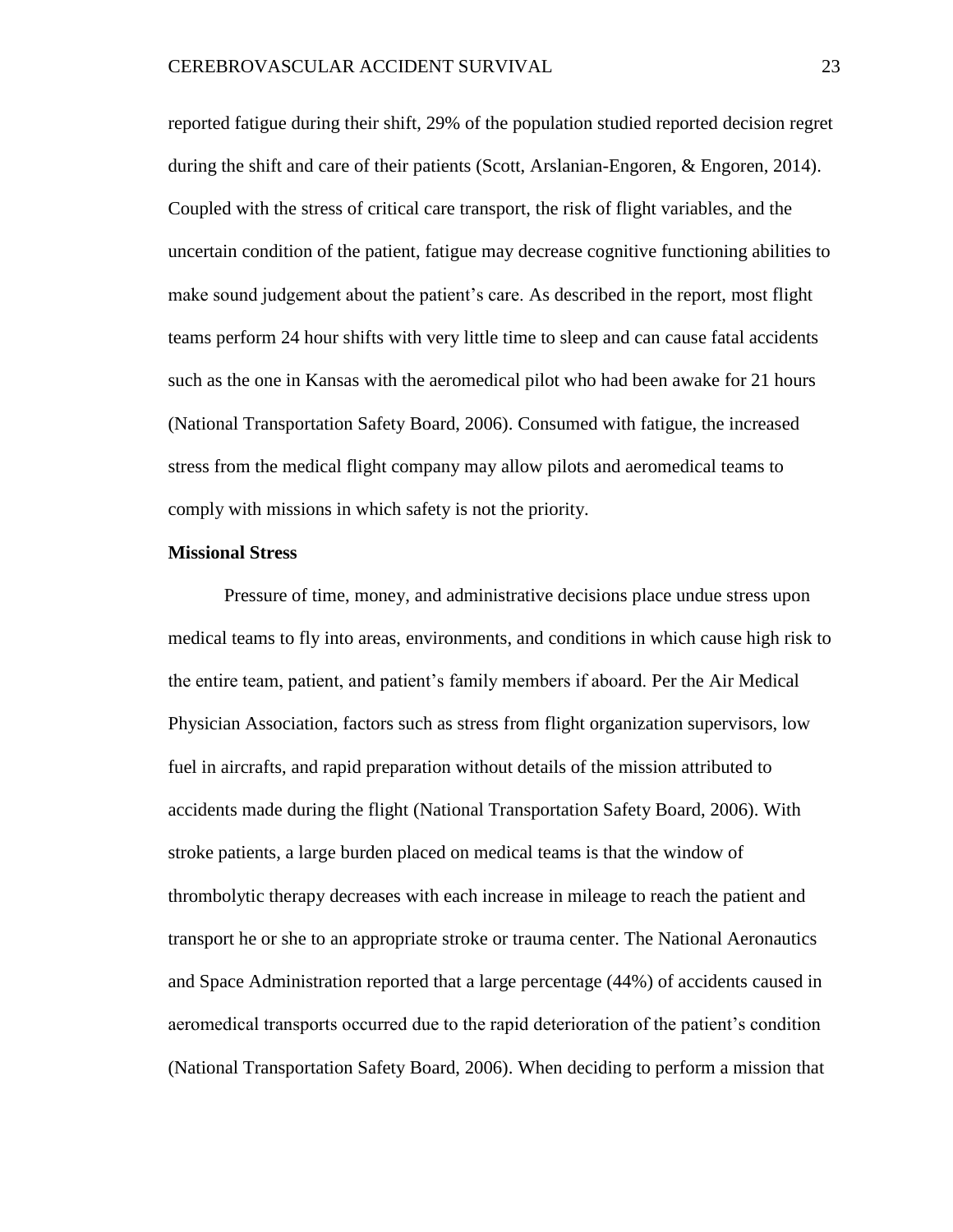is too dangerous to undergo in order to provide urgent transportation to a patient, a utilitarian approach must be made in which the lives of multiple crewmembers are valued and an alternative transportation is found for the patient that will be safe and preserve the quality of all lives involved.

#### **Risks Associated with the Aeromedical Transported Stroke Patients**

Stroke patients undergoing transport by helicopter are under physical stress as while traveling with increased altitude and pressure within the cabin of the helicopter. Per Kouliev, Richardson, and Glushak (2012), multiple studies have shown the effect of rapid altitude rise within the brain causing mild brain swelling in all passengers even while in a pressurized cabin. With these in mind, patients traveling with the likely diagnosis of an ischemic stroke may be at a susceptible state for developing an intracranial hemorrhage. There are eight aspects of stress correlated with helicopter emergency medical transportation per the research of The Association of Air Medical Services (2013). Included stressors are: "Reduction of the partial pressure of oxygen-hypoxia, reduction of the barometric pressure, reduction of temperature, moisture reduction-dehydration, noise, vibrations, acceleration forces, fatigue, oxygen partial pressure reduction-hypoxia" (Intas & Stergiannis, 2013). Focusing on the barometric pressure with stroke patients specifically, this value will rise as the aircraft climbs in altitude (Intas & Stergiannis, 2013). With rising pressure of the intracranial cavity, patients may experience symptoms such as headache and epistaxis as the force of pressure and altitude prevents the evacuation of air from the cavity (Intas & Stergiannis, 2013). In addition, when ascending in altitude, the patient may experience a decline in temperature sending the body into a survival mode and increasing the workload of the brain to configure the temperature of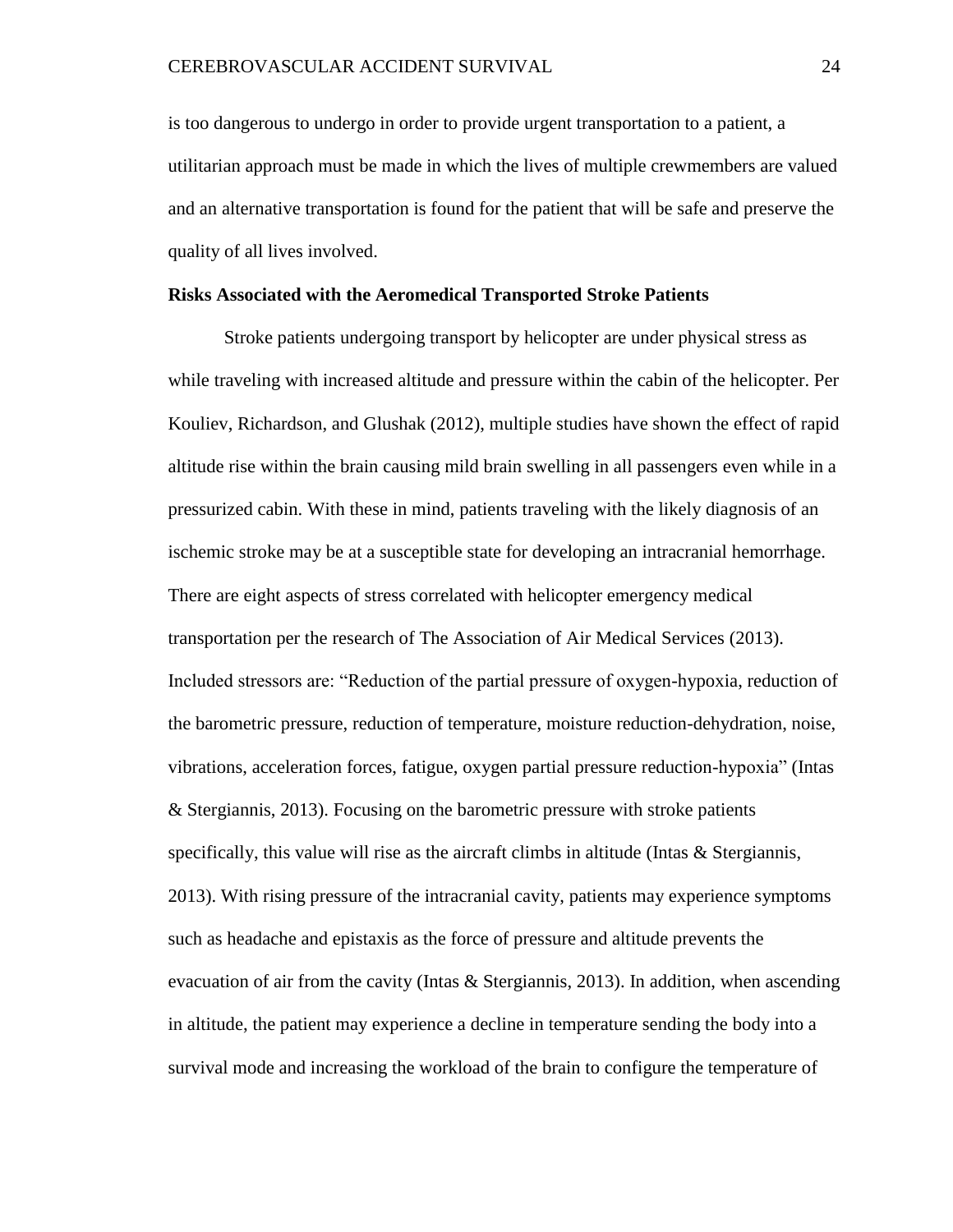the body (Intas  $&$  Stergiannis, 2013). In addition to a temperature decrease, stress is placed on the body due to the vibration and acceleration forces of the aircraft. Intas and Stergiannis (2013) state that linear and angular acceleration forces can increase the intracranial pressure of the brain and increase vasoconstriction as well as create susceptibility for hemorrhage. Depending on the make of the aircraft, vibrations may increase the physical and mental stress of the patient with possible incidence of tachycardia and increased vasoconstriction (Intas & Stergiannis, 2013). Reinforcing the research of flight physiology on aeromedical patient transportation, an analysis conducted by Polikoff and Guiliano (2013) also stated that gravitational forces may exert effects on patients concerning the cardiac output of the patient. Depending on the positioning of the patient, the vasculature may succumb to vasoconstriction from pressure and gravitational pulls allowing blood to pool and increasing the resistance in the vasculature for return (Polikoff & Guiliano, 2013).

Specifically, for ischemic stroke patients, oxygenation is a large concern before thrombolytic therapy can be started to re-perfuse the impacted tissue. Adequate oxygenation throughout the process of treatment can help to decrease the incidence of further brain tissue ischemia or infarct with non-recoverable deficits. Ensuring oxygen for the patient within transport is a main priority that is used to subdue any incidence of hypoxia due to increasing altitude (Polikoff & Guiliano, 2013). A new technology being used in helicopter medical transportation is a transcranial oximetry device to measure levels of oxygen saturation while combating levels of altitude in flight (Burillo-Putze, et al., 2002). This LED light has two wavelengths to measure hemoglobin levels in brain blood oxygen saturation  $(rSO<sub>2</sub>)$  (Burillo-Putze, et al., 2002). Placing the probe on the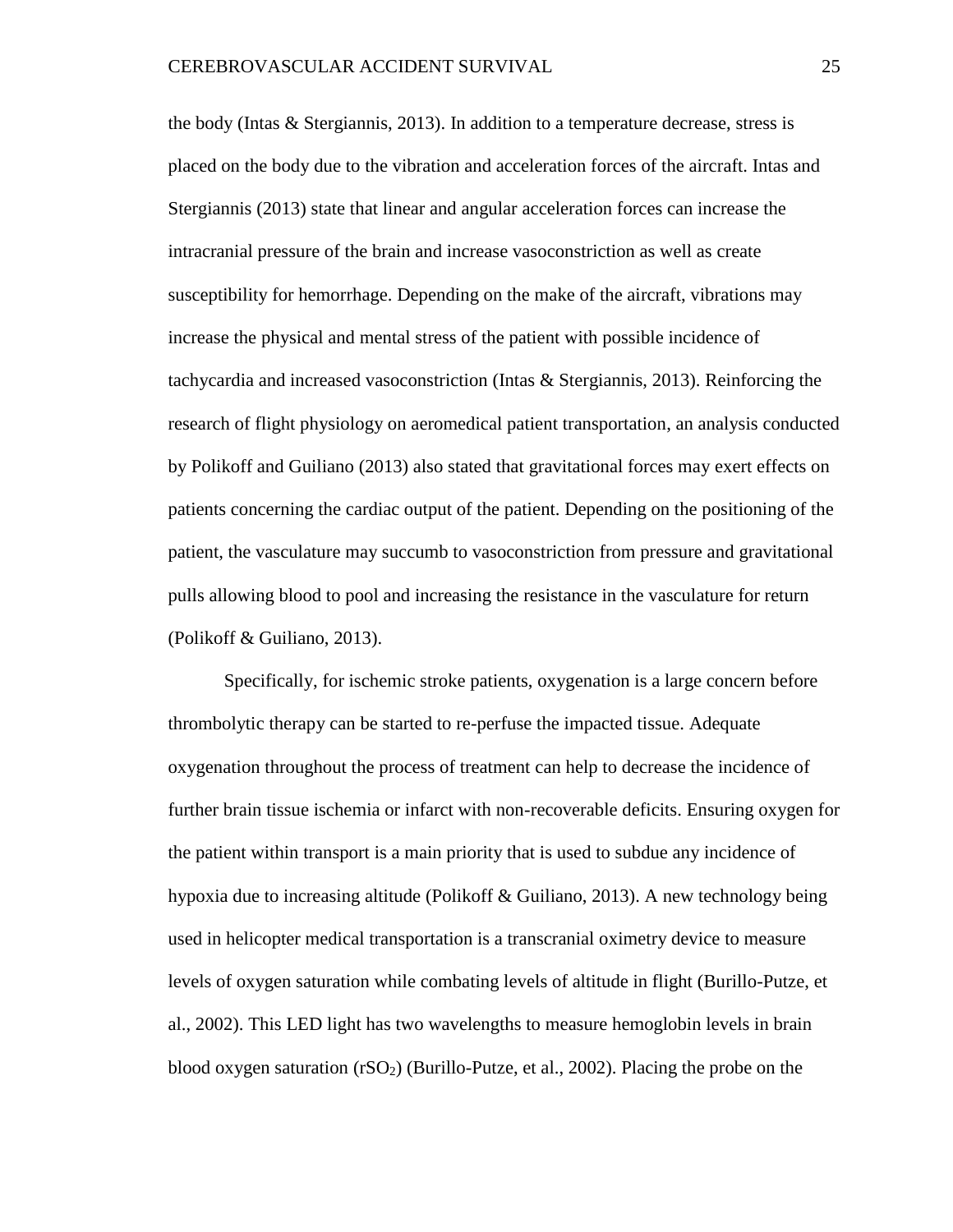front temporal aspect of the patient's skull, brain blood oxygen saturation is monitored and thus the medical team can visualize the decrease in oxygen saturation during flight and increasing ischemia due to the stroke (Burillo-Putze, et al., 2002). This is a valuable device to assist transport of cerebrovascular accident patients.

### **Conclusion**

In the beginning of my research in August of 2015, I was drawn to the topic of flight nursing for the rush of adrenaline as well as interest in the autonomy of the flight nurse. I desired the critical care aspect of nursing but without the walls of the intensive care unit or emergency department. In my own family, my father was a patient of helicopter transport after suffering with stable angina from coronary artery disease while on vacation in the Hawaiian Islands. Witnessing the detailed, fast-paced, and critical need for fast transportation, my interest in this topic peaked. Throughout my research in the debate of efficacy of helicopter emergency medical services, I conclude that I cannot take a firm stand on either side. Looking at costs, insurance coverage, risks, and time, helicopter services brings many variables that cannot be overlooked. These are the arguments of opposition to the increased use of helicopter emergency services in which the risks outweigh the benefits. In contrast, the speed of patient delivery and onset-toneedle time of stroke patients brings about a positive outcome that cannot be denied. From a benefits-focused perspective, an increase in helicopter emergency services may contribute to improved patient survival and widespread, quick access to healthcare for rural residents. In conclusion, I believe that the quality of life trumps all variables in the care of a patient suffering a cerebrovascular accident and all measures should be taken to preserve that life. I agree that the benefits may outweigh the risks and that each situation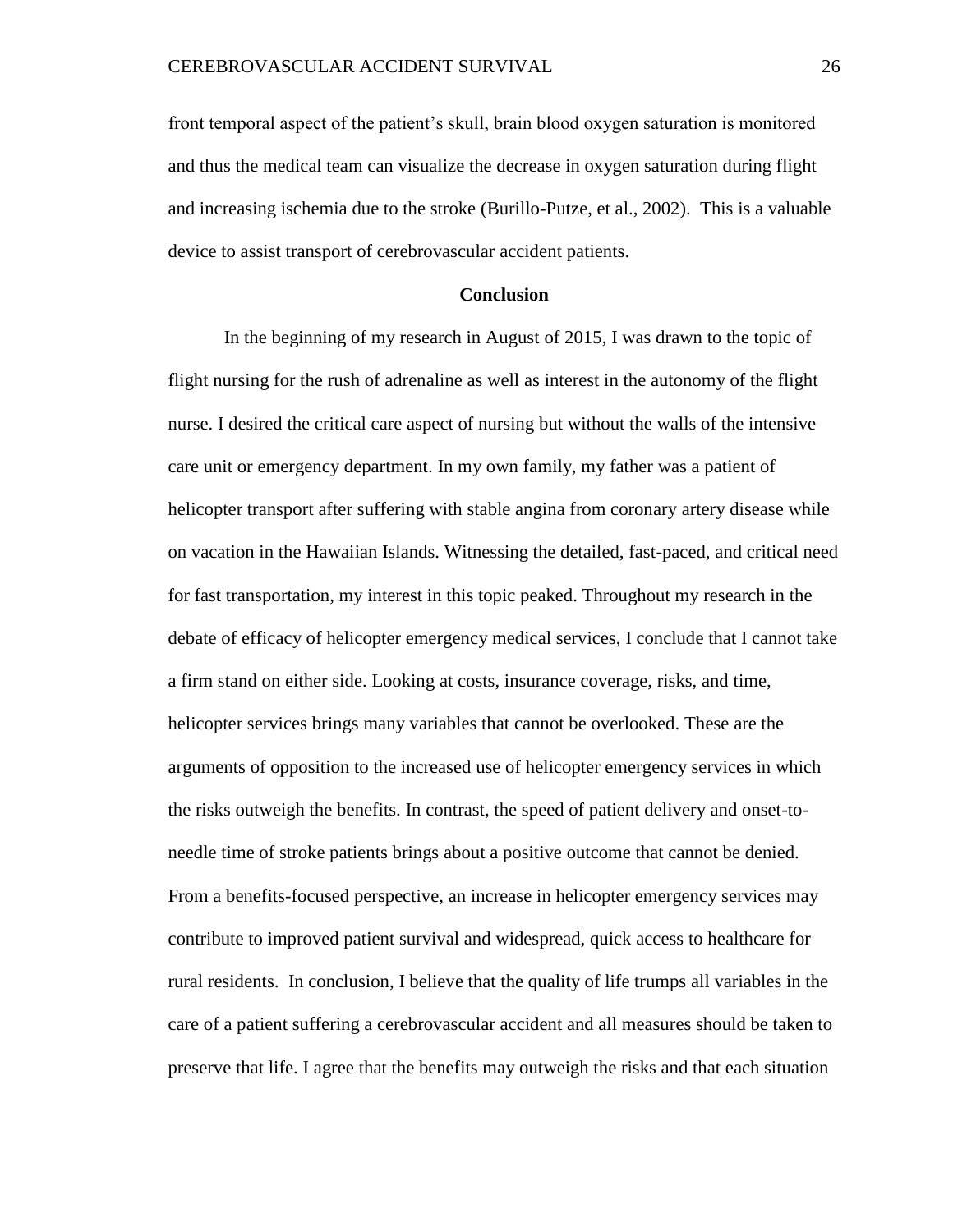should be examined before a hasty conclusion has been reached in order to maximize the patient outcome and the safety of the helicopter emergency services team. Research opportunities still exist and are needed to further this area of advanced medicine.

Recommendations for future research may include a trial of mobile thrombolytic therapy services as seen in ambulance services in Berlin, Germany (Ebinger, et al., 2015). The increased prehospital use of thrombolytic therapy in ambulance settings may allow for further research to be conducted for aeromedical transportation services. From this review, current implications for practice can include increased education to healthcare professionals focused on response times and rapid treatment for patients presenting with stroke-like symptoms. Additionally, I desire to make implications for increased CVA survival in my own practice as an emergency department nurse by furthering my education in neurological studies, thrombolytic therapy advances, and advancing education to coworkers, patients, and family members. This research study has provided a new perspective on emergency aeromedical services and thrombolytic therapy of stroke patients that will continue onto my practice as an emergency nurse.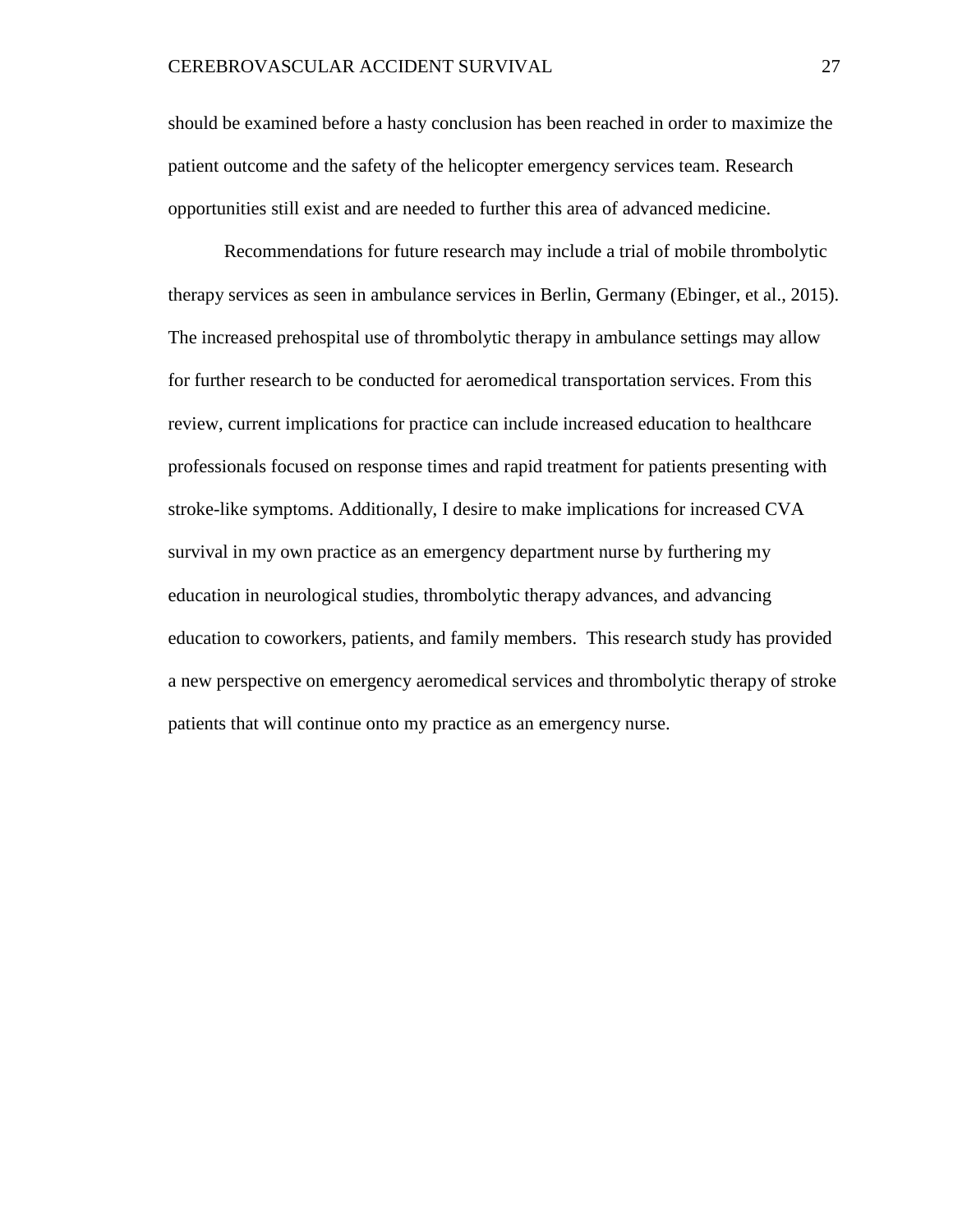#### References

- Abdullah, A. R., Smith, E. E., Biddinger, P. D., Kalenderian, D., & Schwamm, L. H. (2008). Advance hospital notification by EMS in acute stroke is associated with shorter door-to-computed tomography time and increased likelihood of administration of tissue-plasminogen activator. *Prehospital Emergency Care, 12*(4), 426-431. doi:10.1080/10903120802290828
- American Heart Association & American Stroke Association. (2017). *Stroke Warning Signs and Symptoms*. Retrieved from American Stroke Association: http://www.strokeassociation.org/STROKEORG/WarningSigns/Stroke-Warning-Signs-and-Symptoms\_UCM\_308528\_SubHomePage.jsp
- Asaithambi, G., Tong, X., George, M. G., Tsai, A. W., Peacock, J. M., Luepker, R. V., & Lakshminarayan, K. (2014). Acute stroke reperfusion therapy trends in expanded treatment window era. *Journal of Stroke and Cerebrovascular Diseases, 23*(9), 2316-2321. doi:DOI: 10.1161/STROKEAHA.112.669705
- Audebert, H. J., Saver, J. L., Starkman, S., Lees, K. R., & Endres, M. (2013, June). Prehospital stroke care: New prospects for treatment and clinical research. *Neurology: The Official Journal of the American Academy of Neurology, 81*(5), 501-508. doi:10.1212/WNL.0b013e31829e0fdd
- Book, D. S. (2009). Disorders of brain function. In C. Mattson Porth, & G. Matfin, *Pathophysiology: Concepts of altered health states* (8 ed., pp. 1300-1337). Philadelphia: Wolters Kluwer Health | Lippincott Williams & Wilkins.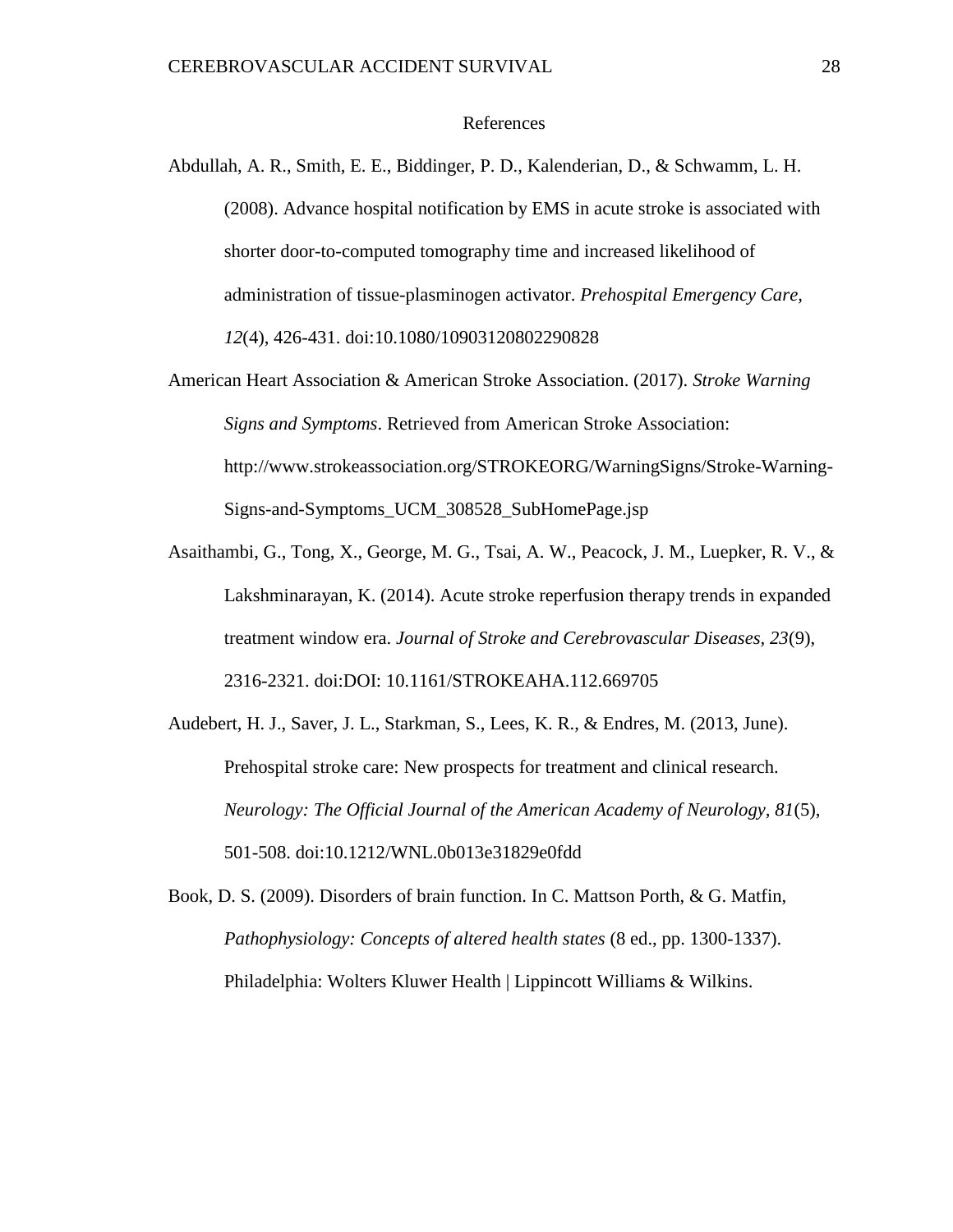- Burillo-Putze, G., Herranz, I., Pérez, V., Redondo, F., Fernández, F., Jiménez-Sosa, A., & Alvarez, J. (2002). Transcranial oximetry as a new monitoring method for HEMS. *Air Medical Journal, 21*(1), 13-16. doi:10.1067/mmj.2002.121712
- Cushman, M., Cantrell, R. A., McClure, L. A., Howard, G., Prineas, R. J., Moy, C. S., . . . Howard, V. j. (2008). Estimated 10-year stroke risk by region and race in the United States. *Annals of Neurology, 64*(5), 507-513. doi:10.1002/ana.21493
- Delgado, M. K., Staudenmayer, K. L., Wang, N. E., Spain, D. A., Weir, S., Owens, D. K., & Goldhaber-Fiebert, J. D. (2013). Cost-effectiveness of helicopter versus ground emergency medical services for trauma scene transport in the United States. *Annals of Emergency Medicine, 62*(4), 351-364. doi:10.1016/j.annemergmed.2013.02.025
- Ebinger, M., Kunz, A., Wendt, M., Rozanski, M., Winter, B., Waldschmidt, C., . . . Audebert, H. J. (2015). Effects of golden hour thrombolysis: A prehospital acute neurological treatment and optimization of medical care in stroke (PHANTOM-S) substudy. *JAMA Neurology, 72*(1), 25-30. doi:10.1001/jamaneurol.2014.3188
- Fair Health, Inc. (2017). *Estimated Out-of-Pocket Costs: UCR-Based*. Retrieved from Fair Health Consumer: https://fairhealthconsumer.org/medical\_cost.php
- Fassbender, K., Balucani, C., Walter, S., Levine, S. R., Haass, A., & Grotta, J. (2013, June). Streamlining of prehospital stroke management: The golden hour. *The Lancet Neurology, 12*(6), 585-596. Retrieved from http://dx.doi.org.ezproxy.liberty.edu/10.1016/S1474-4422(13)70100-5
- Fischer, K., & McDonough, V. (2015). Stroke care within the golden hour. *JAMA Neurology, 72*(4), 475-476. doi:10.1001/jamaneurol.2014.4571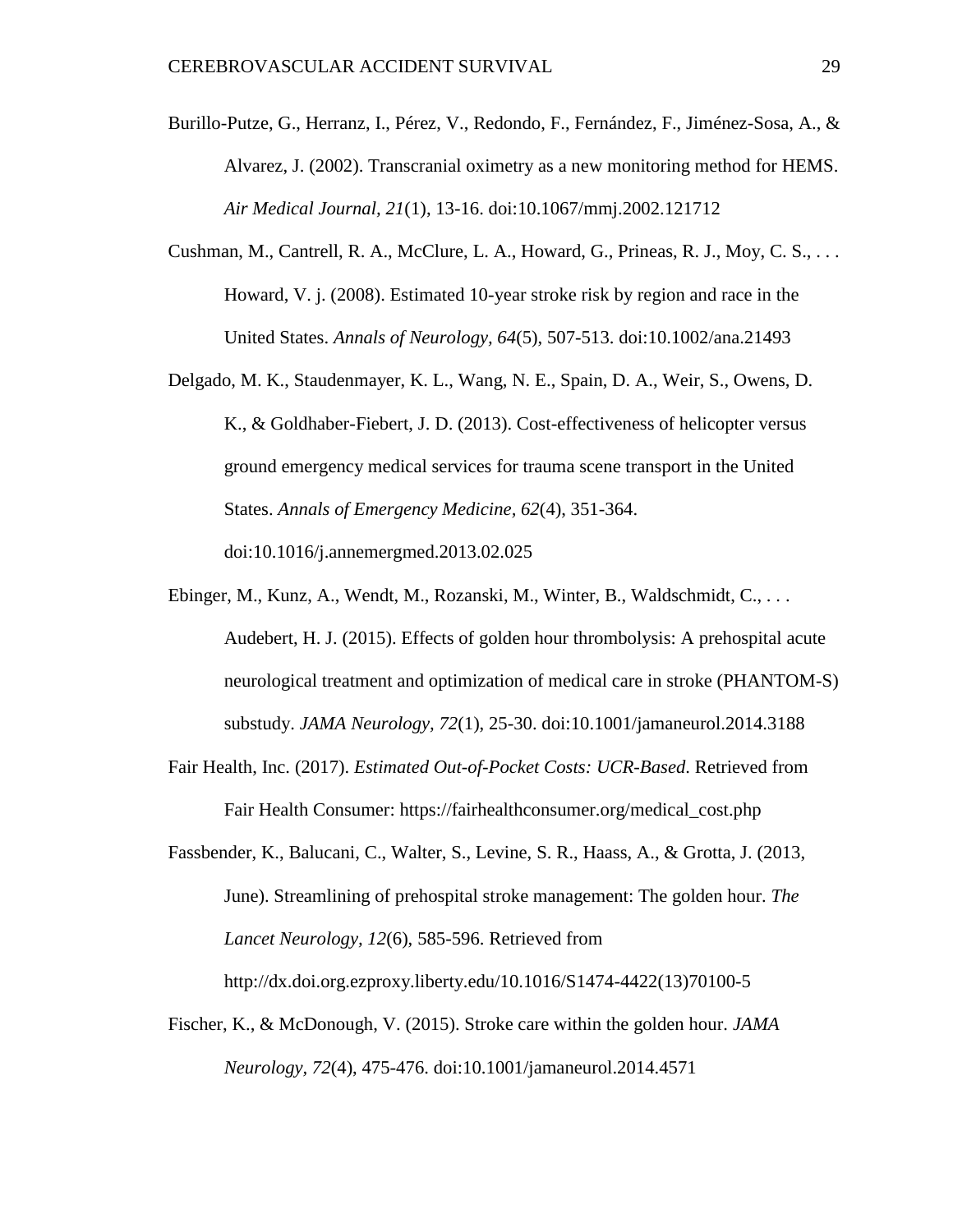Health Management Associates for the Kaiser Commission on Medicaid and the Uninsured. (2012). *Medicaid Benefits: Ambulance Services*. Retrieved from The Henry J. Kaiser Family Foundation: http://kff.org/medicaid/stateindicator/ambulance-services/?currentTimeframe=0

Intas, G., & Stergiannis, P. (2013). Risk factors in air transport for patients. *Health Science Journal, 7*(1), 11-17. Retrieved from http://ezproxy.liberty.edu/login?url=http://search.proquest.com/docview/1348261 949?accountid=12085

- Kouliev, T., Richardson, A., & Glushak, C. (2012). Intracranial hemorrhage during aeromedical transport and correlation with high altitude adaptations in the brain. *Open Access Emergency Medicine, 4*, 93. doi:10.2147/OAEM.S34171
- Lehne, R. A. (2013). Anticoagulant, antiplatelet, and thrombolytic drugs. In R. A. Lehne, *Pharmacology for nursing care* (8 ed., pp. 631-661). St. Louis: Saunders, an imprint of Elsevier, Inc.
- Lerner, E. B., & Moscati, R. M. (2001). The golden hour: Scientific fact or medical "urban legend"? *Academic Emergency Medicine, 8*(7), 758-760. doi:10.1111/j.1553-2712.2001.tb00201.x
- Lin, C., Peterson, E., Smith, E., Saver, J., Liang, L., Xian, Y., . . . Fonarow, G. (2012). Emergency medical service hospital prenotification is associated with improved evaluation and treatment of acute ischemic stroke. *Circulation: Cardiovascular Quality and Outcomes, 5*, 514-522.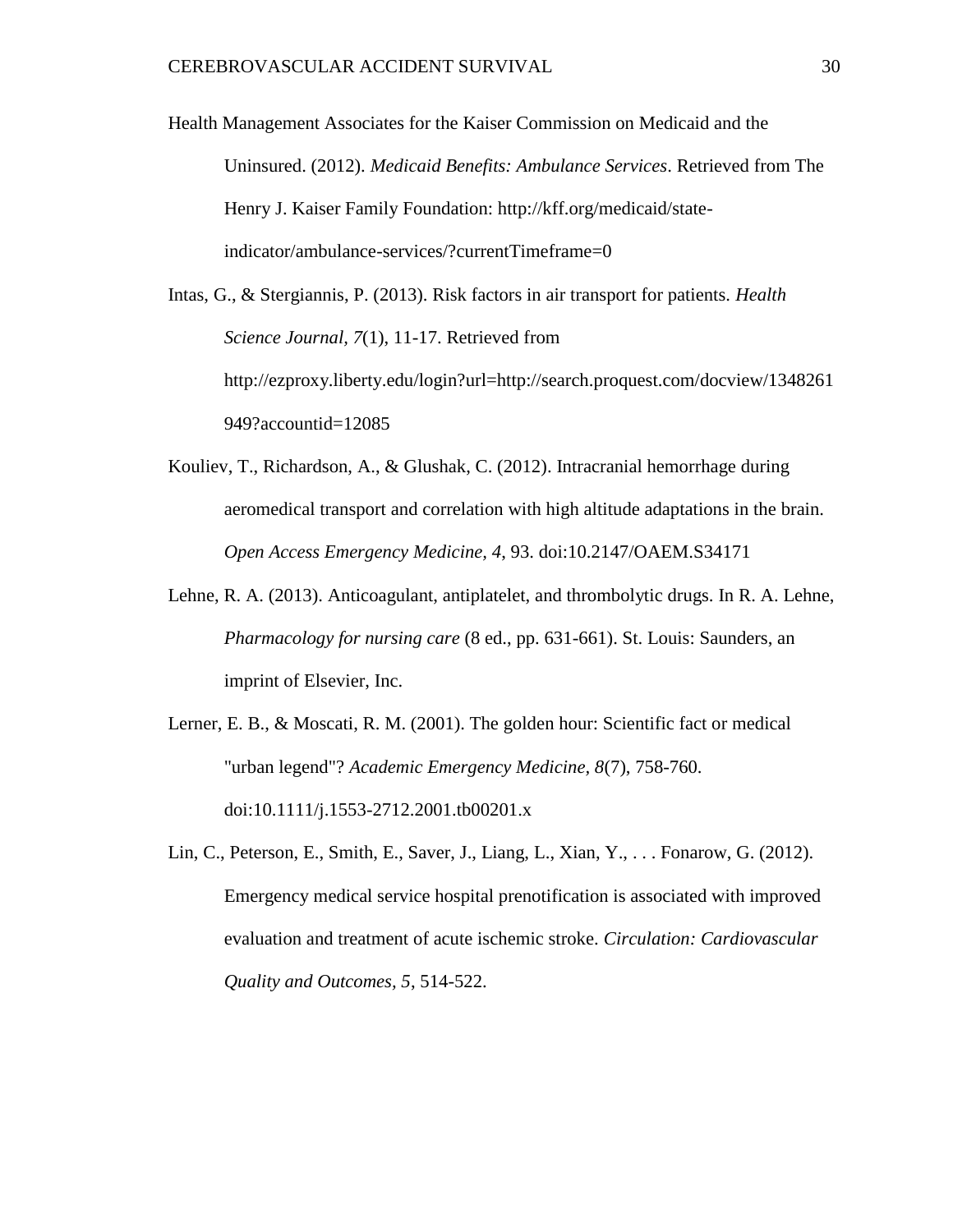- Medicare.gov. (2017). *Your medicare coverage: Ambulance services*. Retrieved January 29, 2017, from Medicare.gov: https://www.medicare.gov/coverage/ambulanceservices.html
- National Transportation Safety Board. (2006). *Special Investigation Report on Emergency Medical Services Operations.* Washington D.C.: National Transportation Safety Board. Retrieved from https://app.ntsb.gov/doclib/safetystudies/SIR0601.pdf
- Pakkanen, T., Virkkunen, I., Kämäräinen, A., Huhtala, H., Silfvast, T., Virta, J., . . . Yli-Hankala, A. (2016). Pre-hospital severe traumatic brain injury-comparison of outcome in paramedic versus physician staffed emergency medical services. *Scandinavian Journal of Trauma, Resuscitation and Emergency Medicine, 24*(62), 1-7. doi:10.1186/s13049-016-0256-x
- Patel, M. D., Rose, K. M., O'Brien, E. C., & Rosamond, W. D. (2011). Prehospital notification by emergency medical services reduces delays in stroke evaluation: Findings from the North Carolina stroke care collaborative. *Stroke, 42*, 2263- 2268. doi:10.1161/STROKEAHA.110.605857
- Perna, R., & Temple, J. (2015, July 12). Rehabilitation Outcomes: Ischemic versus Hemorrhagic Strokes. *Behavioural Neurology*. doi:10.1155/2015/891651

Polikoff, L. A., & Guiliano, J. S. (2013). Up, up, and away: Aeromedical transport physiology. *Clinical Pediatric Emergency Medicine, 14*(3), 223. doi:10.1016/j.cpem.2013.07.001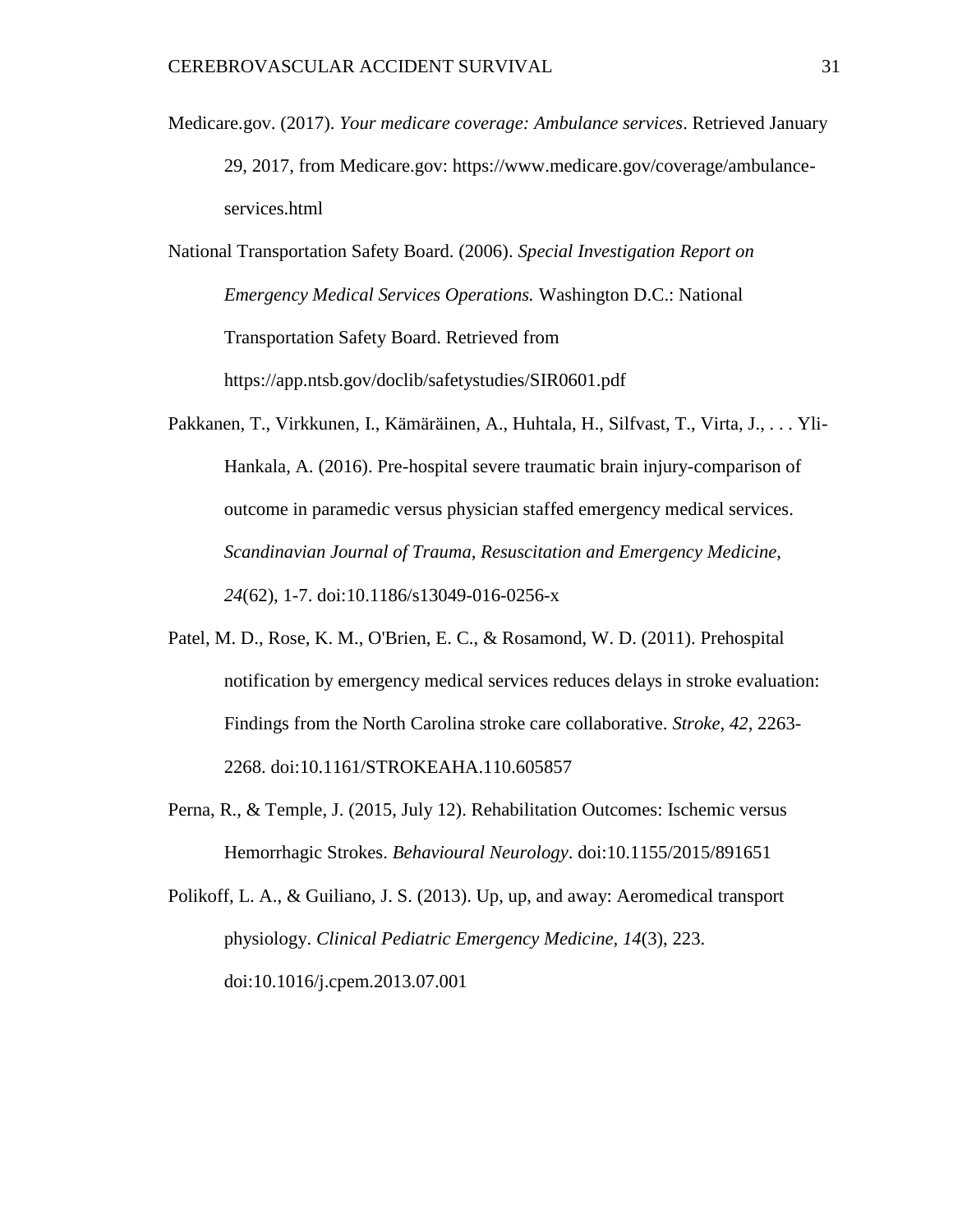- Porth, C. M. (2009). Disorders of blood pressure regulation. In G. Matfin, & C. M. Porth, *Pathophysiology: Concepts of altered health states* (pp. 505-531). Philadelphia: Wolters Kluwer Health | LIppincott Williams & Wilkins.
- Rosenthal, E. (2013, 4 December). Think the E.R. Is Expensive? Look at How Much It Costs to Get There. *The New York Times*. Retrieved from http://www.nytimes.com/2013/12/05/health/think-the-er-was-expensive-look-atthe-ambulance-bill.html
- Saver, J. L., Smith, E. E., Fonarow, G. C., Reeves, M. J., Zhao, X., Olson, D. M., & Schwamm, L. H. (2010). The "golden hour" and acute brain ischemia: Presenting features and lytic therapy in >30 000 patients arriving within 60 minutes of stroke onset. *Stroke, 41*, 1431-1439. doi:10.1161/STROKEAHA.110.583815
- Schieb, L. J., Mobley, L. R., George, M., & Casper, M. (2013). Tracking stroke hospitalization clusers over time and associations with county-level socioeconomic and healthcare characteristics. *Stroke, 44*, 146-152. doi:10.1161/STROKEAHA.112.669705
- Scott, L. D., Arslanian-Engoren, C., & Engoren, M. C. (2014, January). Association of sleep and fatigue with decision regret among critical care nurses. *American Journal of Critical Care, 23*(1), 13-23. doi:10.4037/ajcc2014191

Sergeev, A. (2001). Racial and rural-urban disparities in stroke mortality outside the Stroke Belt. *Ethnicity and Disease, 21*(3), 307. Retrieved http://mobile.ishib.org/ED/journal/21-3/ethn-21-03-307.pdf